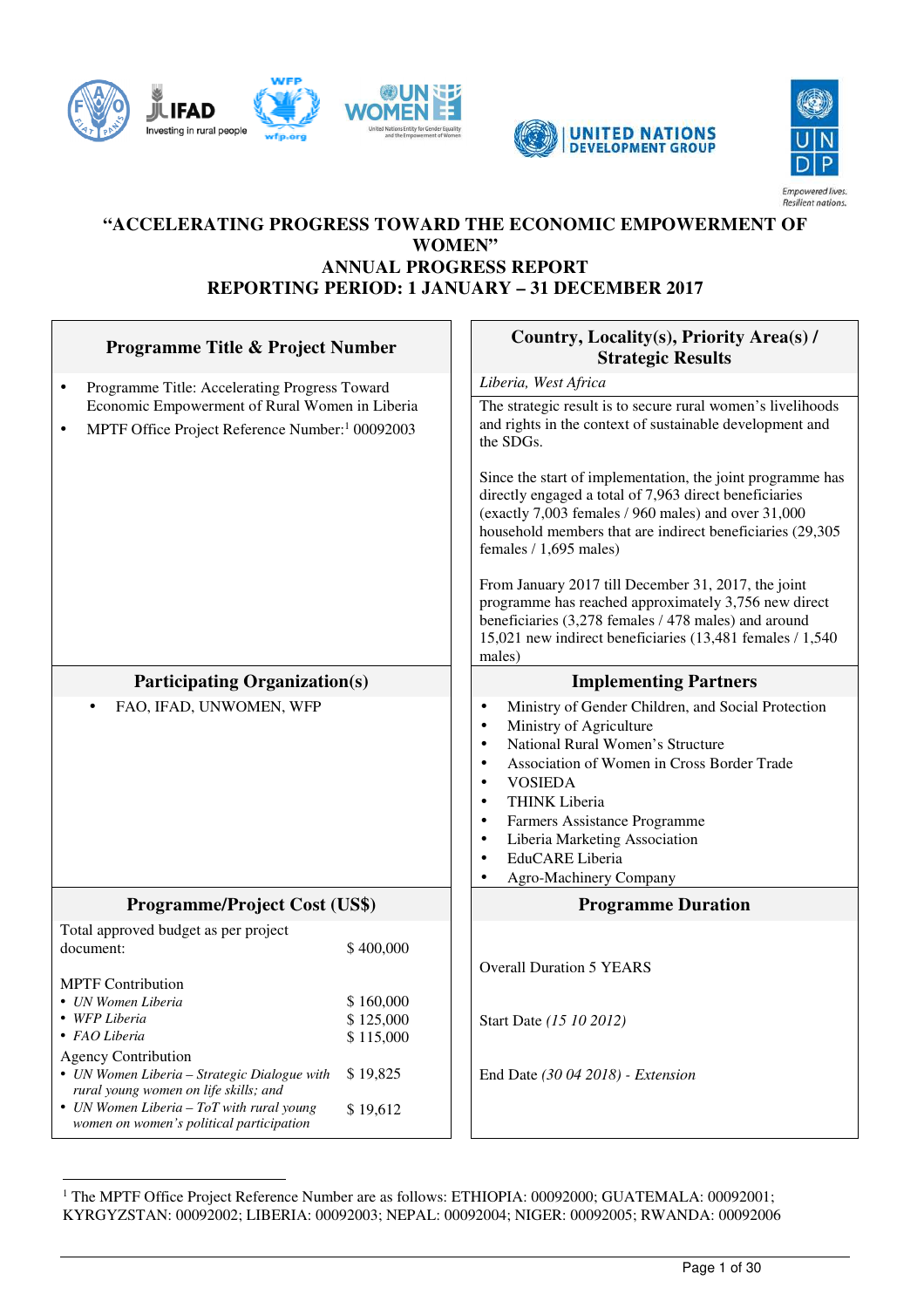Government Contribution *None* Other Contributions (donors) *None* 

**TOTAL:** US\$ 439,437

#### **Programme Assessment/Review/Mid-Term Eval. Report Submitted By**

Assessment/Review - if applicable *please attach*   $\Box$  Yes  $\Box$  No Date: Mid-Term Evaluation Report *– if applicable please attach*

 $\Box$  Yes  $\Box$  No Date:

- o Name: Ramon Garway
- o Title: National Coordinator
- o Participating Organization (Lead): UN Women
- o E-mail address: ramon.garway@unwomen.org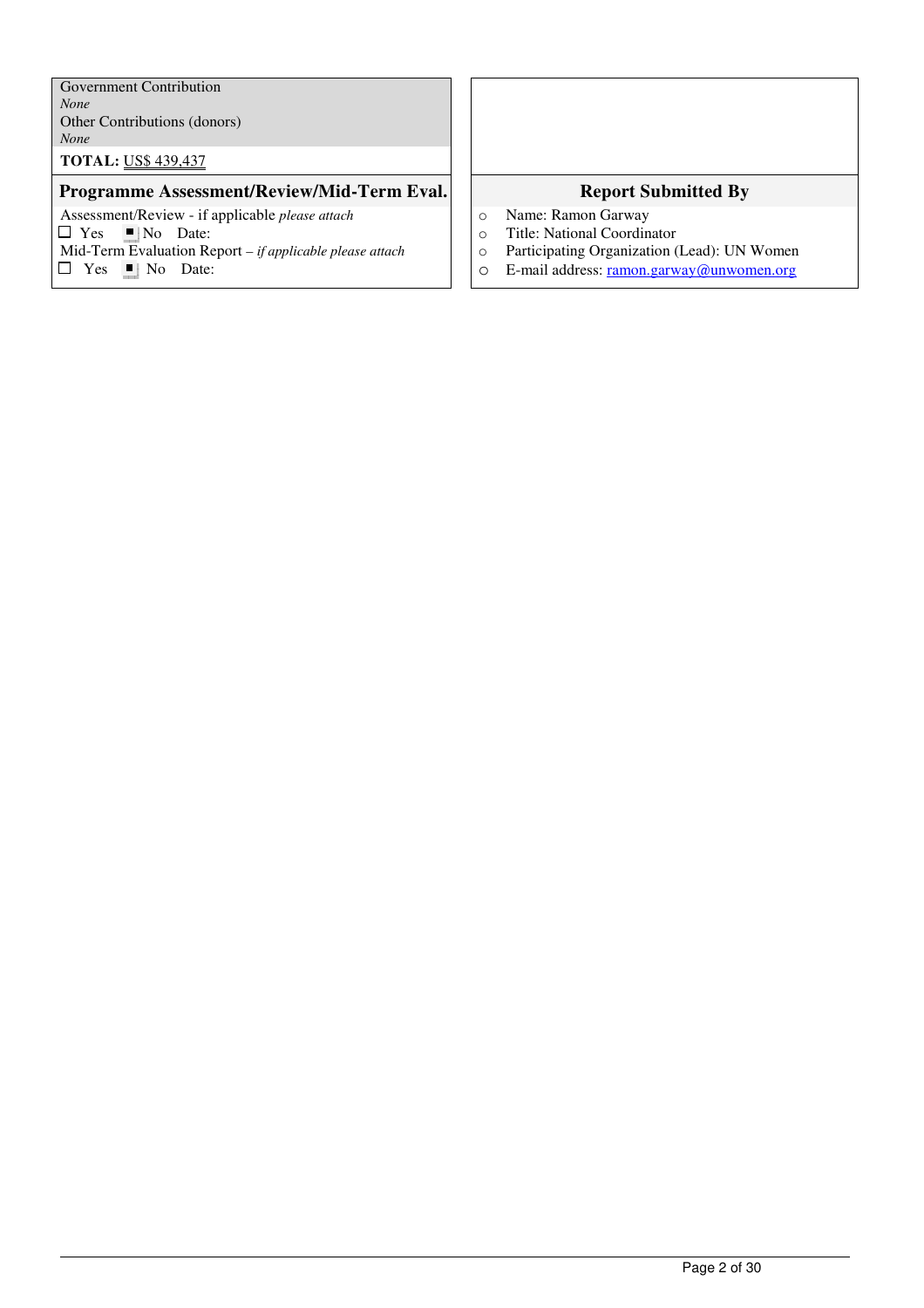#### **List of Acronyms**

| 1. | AfT              | Agenda for Transformation                                          |
|----|------------------|--------------------------------------------------------------------|
| 2. | <b>AWICBT</b>    | Association of Women in Cross Border Trade                         |
| 3. | <b>BDS</b>       | <b>Business Development Skills</b>                                 |
| 4. | CAC <sub>s</sub> | <b>County Agriculture Coordinators</b>                             |
| 5. | <b>CGRs</b>      | <b>Community Grain Reserves</b>                                    |
| 6. | <b>DAOs</b>      | District Agriculture Officers                                      |
| 7. | <b>FAO</b>       | Food Agriculture Organization                                      |
| 8. | <b>FSN</b>       | Food Security and Nutrition                                        |
| 9. | GCCs             | <b>Gender County Coordinators</b>                                  |
|    | 10. GRB          | Gender Responsive Budgeting                                        |
|    | 11. GRP          | Gender Responsive Planning                                         |
|    | 12. MoA          | Ministry of Agriculture                                            |
|    | 13. MoGCSP       | Ministry of Gender, Children, and Social Protection                |
|    | 14. MOU          | Memorandum of Understanding                                        |
|    | 15. NRWS         | Nation Rural Women Structure                                       |
|    | 16. PBSO         | Peace Building Support Office                                      |
|    | 17. RWEE         | Rural Women Economic Empowerment                                   |
|    | 18. SAA          | Standard Administrative Arrangement                                |
|    | 19. SGBV         | Sexual and Gender Based Violence                                   |
|    | 20. SLA          | Savings and Loan Associations                                      |
|    | 21. SRH          | Sexual and Reproductive Health                                     |
|    | 22. UNCT         | United Nations Country Team                                        |
|    | 23. UNDAF        | United Nations Development Assistance Framework                    |
|    | 24. UN Women     | United Nations Entity for Gender Equality and Empowerment of Women |
|    | 25. VSLA         | Village Savings and Loan Associations                              |
|    | 26. WFP          | World Food Programme                                               |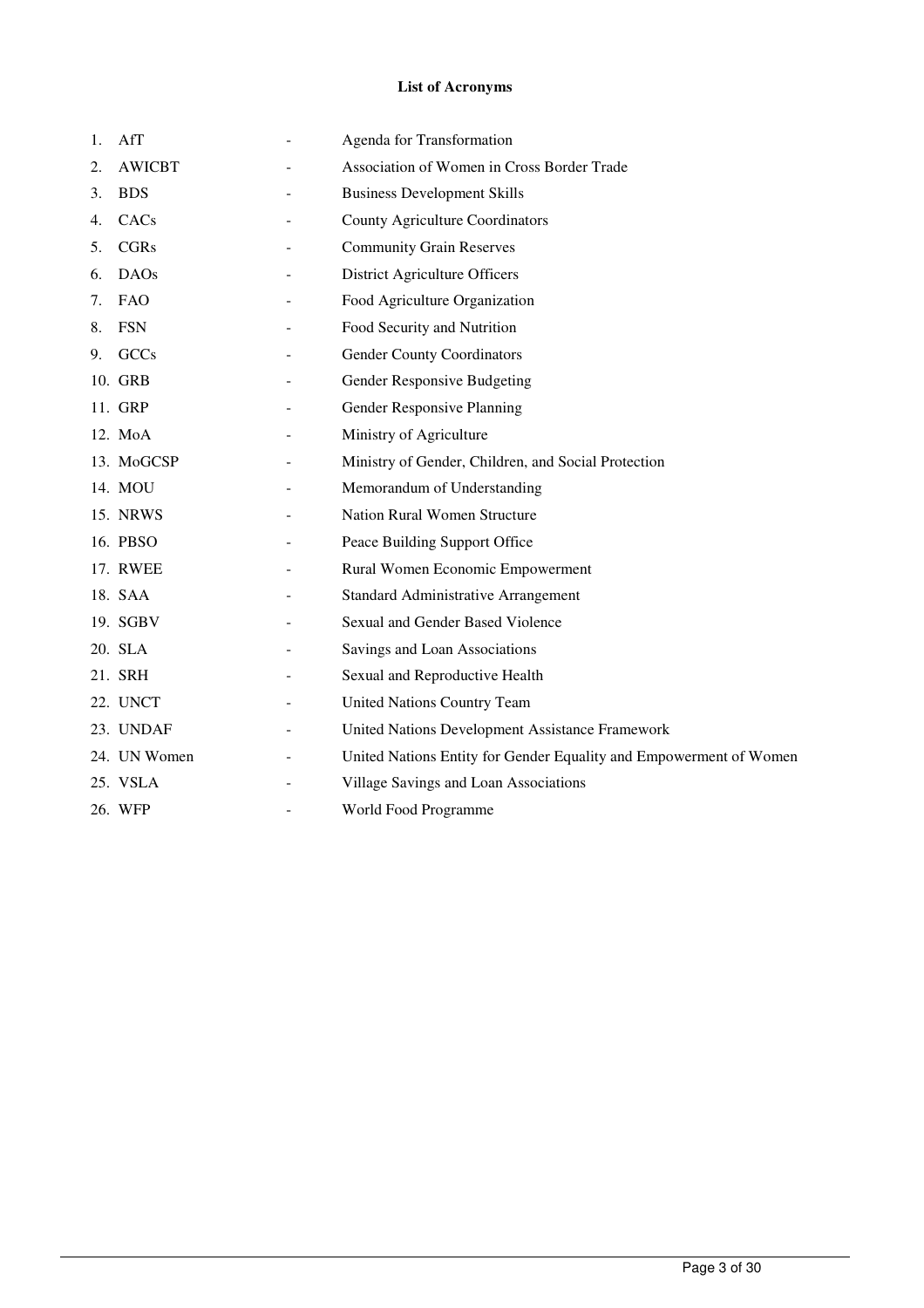#### **EXECUTIVE SUMMARY**

#### **EXECUTIVE SUMMARY**

This 2017 annual progress report under the Joint Programme *"Accelerating Progress towards the Economic Empowerment of Rural Women"* in Liberia covers the period from 1 January to 31 December 2017. The report is consolidated based on information submitted by UN Women, WFP and FAO to the JPRWEE National Coordinator seated in UN Women. This report has provided the JPRWEE Joint Steering Committee with a comprehensive overview of key achievements and challenges associated with the implementation of the joint programme.

Two additional storage facilities were constructed in Margibi and Grand Bassa Counties, equipped, stocked with 18 MT of clean rice and 300 rural women leaders from different farming groups trained on the management and sustainability of the facilities. These two (2) storage facilities are operational, bringing the total number of functional grain reserves to five (5) across five of Liberia's 15 counties, namely Grand Bassa, Margibi, Maryland, Sinoe and River-Gee. 3,756 rural women now have the capacity to overcome seasonal shock and undertake value addition to food products produced by farming group members and non-members / community residents under a reduced labor condition.

Within grain reserves, rural women who took clean rice on loan, paid back the loan by the end of the year which qualified them for another round of access to loan during the upcoming farming season. Local level established grain reserve management teams are ensuring that the paybacks which are in paddy rice are milled and restocked, thus ensuring an un-interrupted availability of the commodity in the targeted counties. In addition, 900 (800 females and 100 males) rural farmers in 5 communities in Grand Bassa, Margibi, Sinoe, River Gee & Maryland counties have been identified and selected for accessing WFP's P4P programming on market linkages at county level for increasing their income for improved livelihood. This process is ongoing.

The joint programme combined safety net, promoted social cohesion and sustainable agricultural production wherein rural women are now active contributors to household. For example, over 3,000 rural women are now contributing to the payment of their children school fees, and some are even constructing new homes in the community. In addition, local authorities and community leaders are now fully aware about women's right to access, own and co-own agricultural land. Interestingly, women groups in targeted communities are now purchasing and owning agricultural land for investment to improve their livelihood.

There has been increased access to rural credit for rural women in targeted communities and surroundings. 1,873 rural women are economically empowered because of the provision of conditional cash transfer totaling LD\$ 7,585,650 (equivalent to about US\$ 57,190) and are actively involved in agricultural production to fight hunger and improve food security and nutrition at the community and household levels. 721 rural women have demonstrated their capacity to support the construction and renovation of their homes (from dubbed mud to mud bricks). Some are now even using metal zincs to roof rather than palm raffias/thatches.

The Village Savings and Loan Associations extension agents programming has resulted in increased ownership of JPRWEE's access to finance programme for rural women. Beneficiaries and rural communities are now owning their respective interventions for increased access to finance for rural women through 150 JPRWEE established VSLAs. This has promoted and continues to promote sustainability of the joint programme interventions at community and district levels and will form a key part of the JPRWEE exit strategy once the programme ends in 2018.

Key knowledge products on the JPRWEE were developed and finalized with support from the JPRWEE Global Coordinator, Ms. Azzurra Chiarini, and other programme colleagues based in WFP Rome offices. These included the finalization of policy briefs on access to finance for rural women and the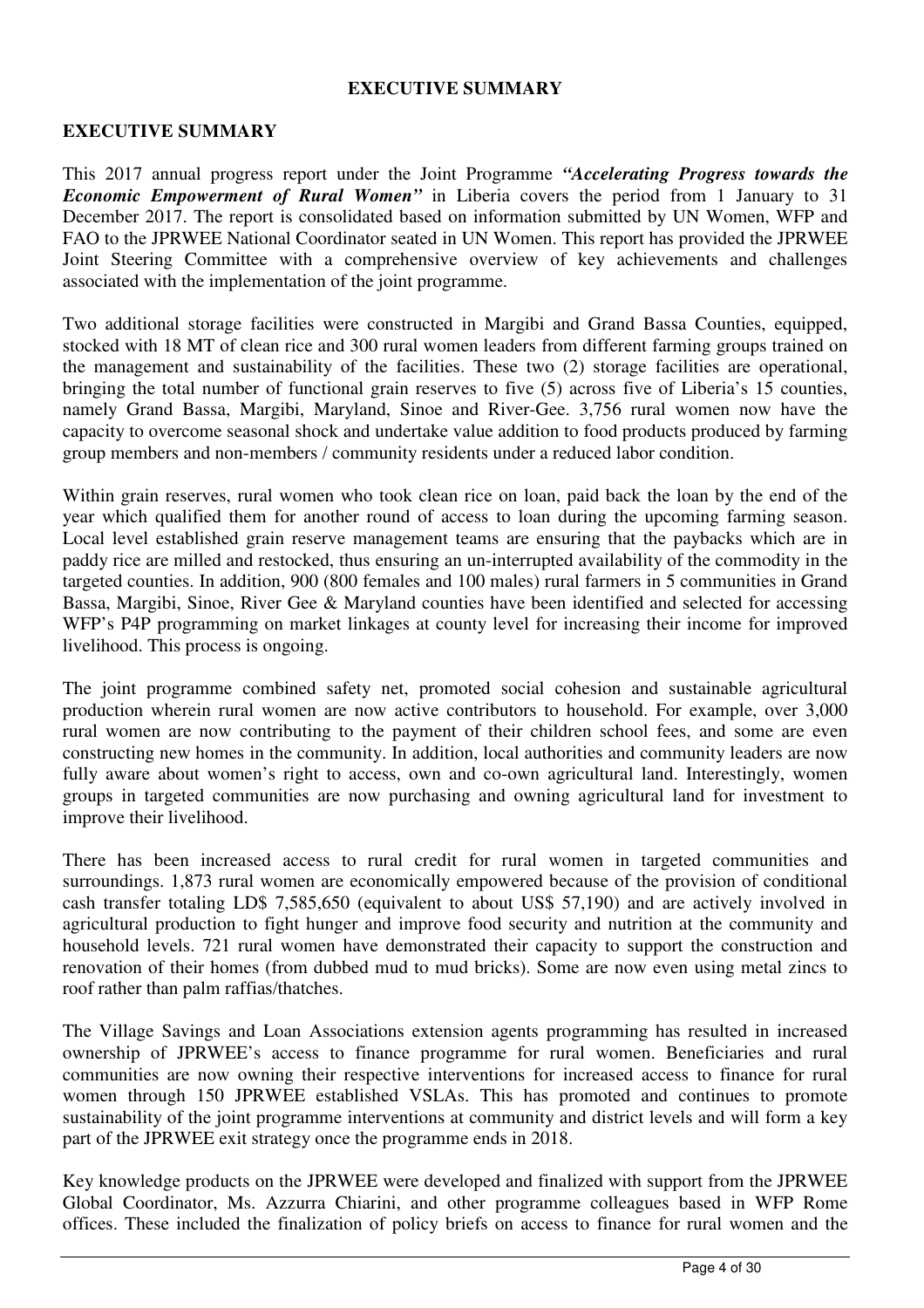situation of women in cross border trade; finalization of factsheets and flyers on business development and financial literacy, adult literacy and numeracy, village savings and loan associations, rural women and mobile money and community grain reserves; lastly the finalization of two (2) research reports, namely "Study on the Status of Women in Village Savings and Loan Associations (VSLAs)" and "Study on the Status of Women in Cross Border Trade" were validated by national government and civil society. In addition, key success stories from JPRWEE beneficiaries were documented as part of increasing the joint programme's visibility at national and sub-national levels and shared with the Mano River Union Secretariat in Liberia, China, Sweden and France including JPRWEE private sector partners, namely Coca Cola and Orange at country level. This also included key messages on rural women economic empowerment.

The revised National Gender Policy was printed and disseminated. JPRWEE had financed an international consultant to work with the Government of Liberia through the Ministry of Gender, Children and Social Protection in revising the policy. In addition, technical support also came from member of the JPRWEE TAC in providing inputs and feedback to the draft document before its validation. Initial discussions were held with parliament on the implementation of the revised policy. In 2018, there will be a series of strategic dialogues with the Liberian legislature on the implementation of the policy. Specific house committees to be engaged will include gender, agriculture, labor, commerce and trade, agriculture, finance and budgeting, infrastructure and energy, health and last but not the least the Women's Legislative Caucus.

## **I. Purpose**

JPRWEE provides significant and strategic support to the government in furtherance of its political reforms and socio-economic development efforts to achieve improved food and nutrition security, increased income to sustain livelihoods, enhanced participation and leadership in rural institutions and in shaping laws, policies and programmes, and improved gender-responsive policy environments. The joint programme is clearly aligned with Liberia's UNDAF 2013 – 2017 (now extended to 2018), with particular reference to Pillar II Sustainable Economic Transformation, Pillar III Human Development, Pillar IV Inclusive Governance and Public Institutions; and Liberia's Agenda for Transformation (AfT) 2012 – 2017 (now extended to 2018), with reference to Pillar I Economic Transformation, Pillar III Human Development, Pillar IV Governance and Public Institutions and Pillar V Cross-cutting Issues (i.e. Gender Equality, Youth Empowerment, Human Rights, Labor and Employment, Environment, etc.)

The UNDAF 2013 – 2018 is aligned with the implementation of JPRWEE in support of enhancing access to financial services and markets including for improving value-chain standards for small businesses, particularly those in rural areas. The AFT 2013 – 2018 ensures that government encourage the growth and formalization of MSMEs, and remove constraints affecting them, including constraints related to infrastructure, finance, skills, regulation and property rights. Moreover, the UNDAF Sustainable Economic Transformation supports value-added postharvest food processing, facilities and market linkages for small holder farmer organizations. The AfT on the other hand emphasize the importance of Agriculture, food security and nutrition, with consideration for increasing access to machinery, fertilizer, storage, credit, training, technical assistance, market information, and improved technologies and related services – through farmer groups.

At national level, there are ten (10) strategic global outputs under the JPRWEE implementation framework. These include:

- **Output 1.1:** *Rural women have increased access to and control over resources, assets and services critical for their food and nutrition security;*
- **Output 1.2:** *Rural women have greater capacity to enhance and control local food security reserves and their production;*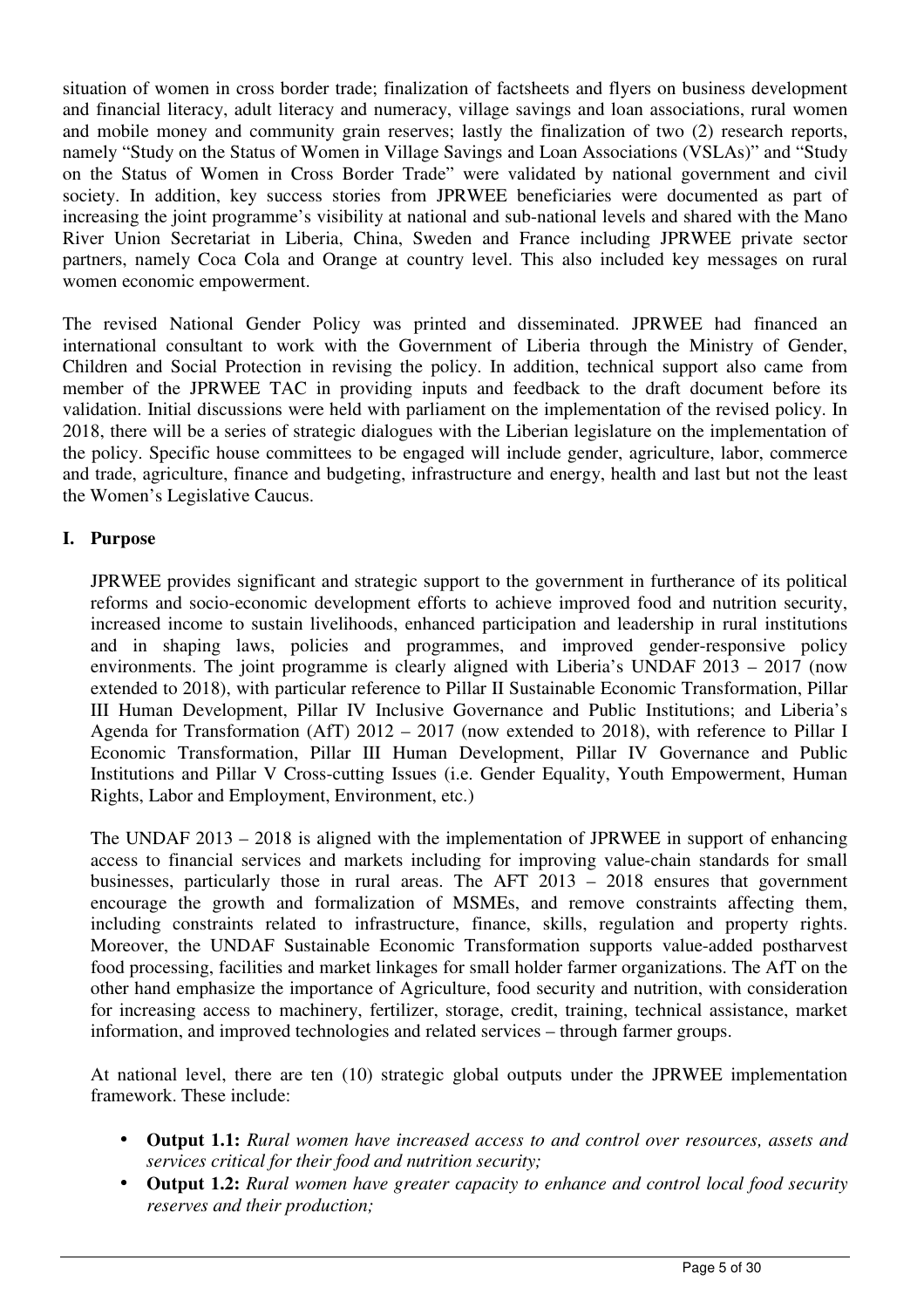- **Output 2.1:** *Rural women have enhanced entrepreneurship skills and value chains to access markets for their products;*
- **Output 3.1:** *Rural women, including young women have enhanced confidence and leadership skills to take an active part in local governance systems;*
- **Output 3.2:** *Rural women have greater organizational capacities to form, sustain and participate into POs, cooperatives and unions;*
- **Output 3.3:** *Rural women, including young women, have increased capacity to engage in and influence relevant policy forums at national and regional levels;*
- **Output 3.4:** *Rural women, including young women, have enhanced awareness on their rights in a more supportive community/local environment;*
- **Output 4.1:** *Policy makers and parliamentarians have enhanced capacities to effectively mainstream gender into land, food, agriculture, nutrition and rural employment policies, laws and budgets;*
- **Output 4.2:** *Greater availability of tools and data to track progress in the economic empowerment of rural women; and*
- **Output 4.3:** *An enabling environment is promoted to reflect rural women's priorities in regional and global policy processes.*

These global JPRWEE outputs are linked to the following key areas under the Liberia JPRWEE implementation framework with the government, the United Nations Country Team (UNCT) and with Civil Society and the private sector.

In Liberia, there is consideration for rural adolescent girls and their access to primary and secondary chance education. This has been due to increased community demand for such intervention from traditional leaders and rural youth groups in targeted rural communities. This was reflected in the needs assessment conducted during community dialogues in JPRWEE communities. Other considerations have included women's business development and entrepreneurship skills including in the area of Water, Sanitation and Hygiene (WASH), women's access to marketing and market information with ICT, women's access to credit/finance through VSLAs and mobile banking, provision of extension services to rural women engaged in climate resilient agriculture including support for capacity building in local level gender responsive planning and budgeting in the context of food security and nutrition. In addition, there is capacity building for women on issues related to decision making on the management of natural resources and awareness raising with rural women on their land rights and women's ownership of land for agriculture production. This also includes support for the organizational capacity of key civil society organizations and work around adult literacy and vocational skills, women's leadership and participation in local governance, increased access to Sexual and Reproductive Health (SRH) education and services including knowledge on SGBV prevention, management and response.

JPRWEE continues to support GEWE priorities and commitments that are identified and led by the government; involve all relevant stakeholders and partners from government, civil society, the donor community, private sector and relevant UN agencies in planning and the decision-making process; to build on ongoing and existing government frameworks and strategies including the AfT, the NGP and Liberia's Economic Stabilization and Recovery Plan (ESRP) amongst others; to strengthen financial support effectiveness through coordination and harmonization of cross-cutting gender interventions under the oversight of the Joint Steering Committee; and to ensure that the funding, operations and implementation modalities provide for full transparency and accountability, involving an active National Joint Steering Committee including for the submission of reports to that committee and other relevant stakeholders and partners. Additionally, the JPRWEE framework and lessons learnt are assisting in making informed decision in preparation for the development of the next UNDAF for Liberia. TAC members are also active in UNDAF pillar meetings and providing the needed information that are being requested in this regard.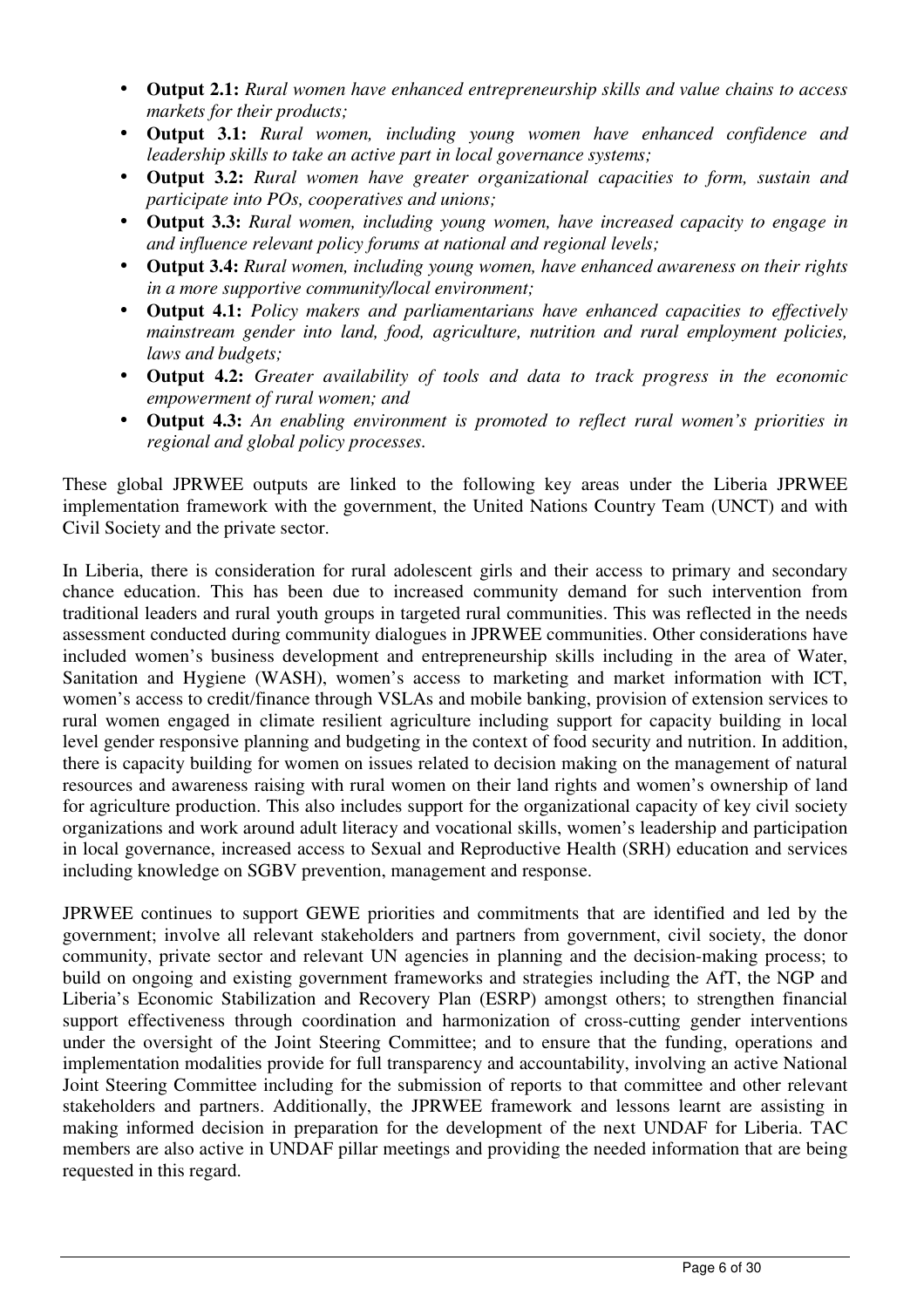## **II. Results**

#### **Outcome 1:** *Rural women have improved food and nutrition security*

**Output 1.1:** *Rural women have increased access to and control over resources, assets and services critical for their food and nutrition security* 

- Women-headed households' expenditures on food, school fees, medicines and other basic needs increased by an average of around US\$ 30.00 (LD\$ 4,050) per household during the period under review; female headed households' consumption is at 2 meals daily per household member.
- About 1,200 family members from 300 rural women-headed households are consuming highly nutritional produce like pumpkins, potatoes, eddoes, eggplants, tomatoes and other locally produced crops referencing the period under review. The same number of womenheaded households are actively engaged in practicing nutrition-sensitive agriculture in Maryland, Sinoe, River Gee, Grand Massa and Margibi Counties. These women continue to share knowledge on the practice and importance of nutrition-sensitive agriculture with other women and men at the community and district levels in 6 of Liberia's 15 counties.
- 3,756 targeted rural women now have the capacity to overcome seasonal shock and undertake value addition to food products produced by farming group members and non-members / community residents under a reduced labor condition. This has been the result of building the capacity of rural women farmers to operate and manage agriculture machineries including for engaging in improved agricultural practices and techniques.
- As of 31 December, a total of 3,197 rural women from different farming groups (approx. 75 women per group) in Sinoe, Maryland and River Gee increased their production of rice by 45% and cassava by 70% because of capacity building they received on improved agricultural practices and techniques. With value-addition, rural women products are currently being sold at local mini-marts in rural Liberia. (e.g. Harper, Maryland County).

#### **Output 1.2:** *Rural women have greater capacity to enhance and control local food security reserves*

- With the construction of two additional storage facilities in Margibi and Grand Bassa Counties in 2017 (fully equipped and stocked with 18 MT of clean rice, including for the training of women in the management and sustainability of the facilities), there is an increased availability of a safe space for food storage where over 3,756 rural women from 2 new grain reserves in Margibi and Grand Bassa Counties have been accessing post-harvest machineries for value-addition and where they have been linked for access to markets for income-generation. Additionally, there is a presence of WASH facilities for better hygiene in all grain reserve communities. The two (2) additional storage facilities that were constructed and are now operational and brings the total number of functional grain reserves to five (5).
- Five (5) potential aggregators *(small holder famers along the rice value chain who collect smaller quantity of paddy from other farmers for milling)* in Margibi, Grand Bassa, Sinoe, River Gee, and Maryland counties were identified for participation in the market promotion process in support of improving rural women farmers' access to market opportunities.

#### **Outcome 2:** Rural women have increased income to secure their livelihoods

**Output 2.1** Rural women have enhanced entrepreneurship skills and value chains to access markets for their products

As of 31<sup>st</sup> December 2017, 5,657 women have received business development support for increased income-generation, and this includes their access to financial services through 130 functional Village Savings and Loan Associations (25 members per association). Ministry of Gender and Ministry of Agriculture field assessment reports from Gender and Agriculture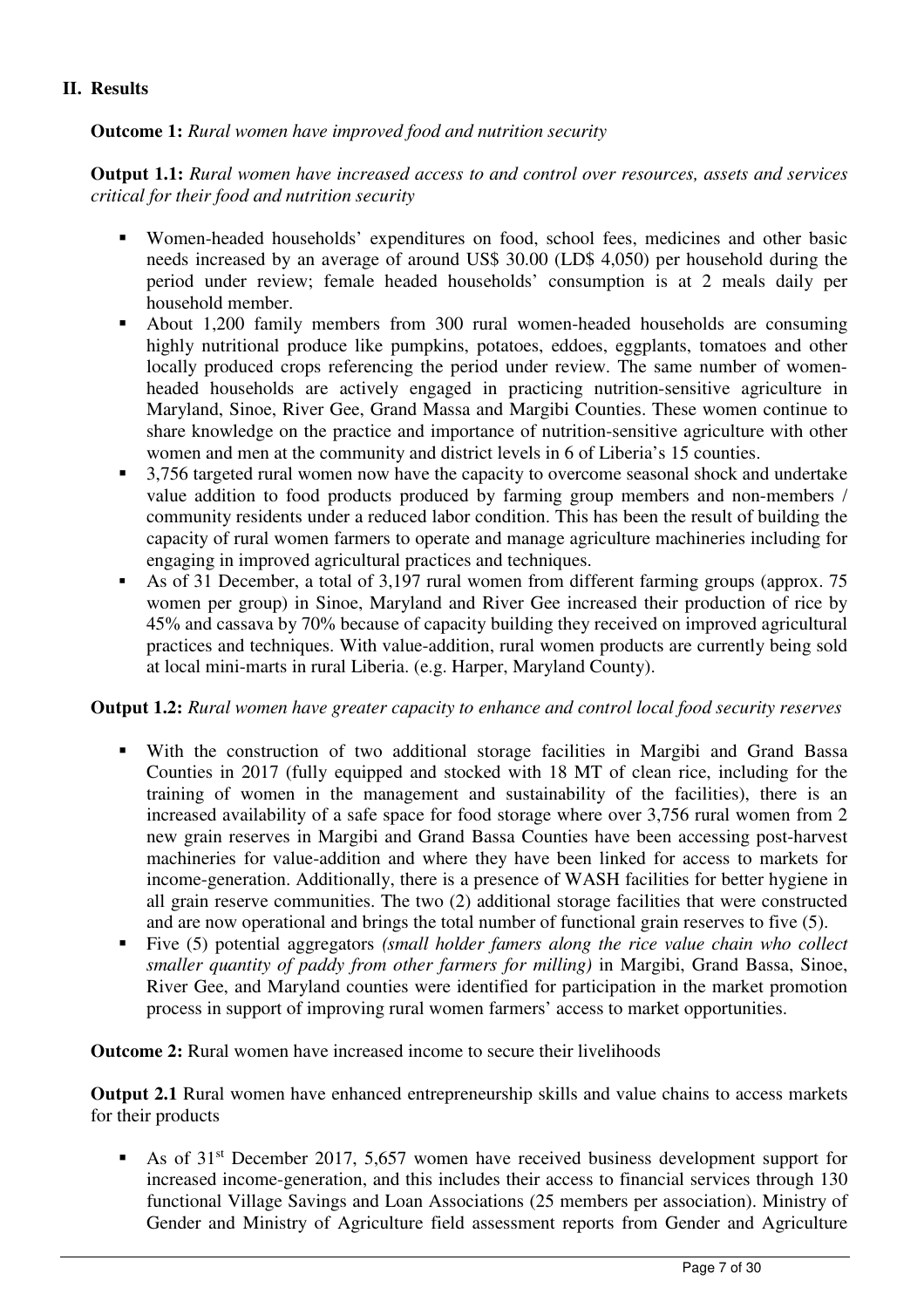coordinators in Maryland, Sinoe, River Gee, Grand Bassa, Margibi and Montserrado Counties have documented the case of women expanding their income-generating activities for improving their livelihoods and increasing their economic security<sup>2</sup>. In addition, 764 of these women have active bank accounts.

- Of the 5,657 women reached under business development support, 3,197 of them received capacity development in marketing, packaging, labeling and on new market opportunities. These women are correctly labelling and packaging their locally produced and processed products for sale at local markets in the counties including for mini marts in rural urban cities (e.g. Harper, Maryland County).
- During the period under review, 1,171 women are self-employed as entrepreneurs and have created 873 job opportunities for other women entrepreneurs in the formal sector. This has been the result of their engagement with government through the Ministry of Commerce and JPRWEE provision of skills building in literacy and numeracy including business development and financial literacy contributed to this.

**Output 2.2:** Rural women have increased access to decent wage employment opportunities.

As of 31<sup>st</sup> December 2017, 237 women, especially in concession areas in Sinoe and River Gee Counties have gained formal employment with private sector. 90% of these women formally employed with private sector work as record keepers, security guards and field inspectors at plantations in south east Liberia. This has been due to JPRWEE support for building the self-confidence and self-esteem of women through the rollout of adult literacy and numeracy classes including for capacity development in job skills for women. These women make at least the minimum wage of US\$ 6.00 per day.

**Outcome 3:** Rural women have enhanced leadership and participation in their communities and in rural institutions, and in shaping laws, policies and programmes

**Output 3.1** Rural women, including young women have enhanced confidence and leadership skills to participate in local governance.

- There is now increased voice and agency with 80 young rural women leaders who benefitted from 2 strategic dialogues on leadership and participation. This was easily seen in their increased presence and contributions to discussions around the revision of the National Gender Policy with focus on the youth section of the policy, the ongoing constitutional reform, the land reform, and the decentralization process within the context of access to services and participation. These dialogues were supported by JPRWEE at national and subnational levels. Beneficiaries are now fully participating in decision-making at community and district levels and are engaging local government representatives for strengthening the implementation of policies and strategies relevant to gender equality and women's empowerment. This also includes for decision making on the use and management of natural resources including land in rural areas.
- Local project communities targeted by JPRWEE show women's increased motivation to study and learn further (e.g. 601 rural women and girls returned to formal schooling in 2017); increased access to services and information (e.g. 80% of rural women and girls have the ability to write their name, open a bank account, read road signs and simple posters and leaflets, access government county service centers; These women have increased social capital and feel more respected in society, there is increased self-esteem and confidence with these women and girls because of being able to read and write or even do simple calculation and/or earn income for themselves. This has been achieved because of access to literacy and numeracy skills classes.

 $\overline{a}$ 

<sup>&</sup>lt;sup>2</sup> https://www.facebook.com/notes/unwomenliberia/rural-women-lead-the-way-in-addressing-food-insecurity-inliberia/1787684361528542/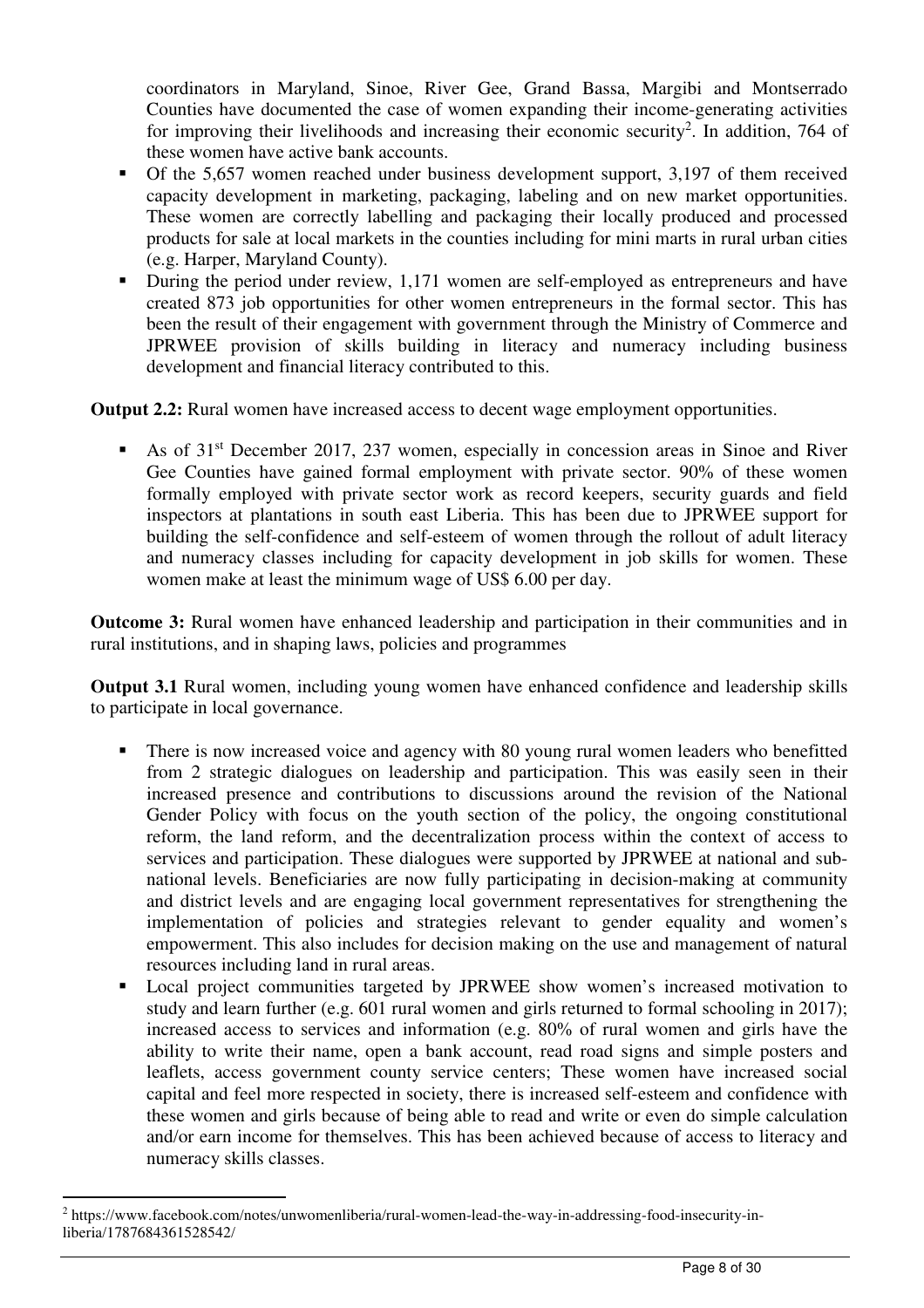**Output 3.2** Rural women have greater organizational capacities to form, sustain and participate into POs, cooperatives and unions

 For the period under review, a total of 30 women-based Village Savings and Loan Associations (VSLAs) based in Maryland, Sinoe and River Gee have been organized into 6 cooperatives for increased recognition in the formal sector and are accessing rural credit (amounting to LD\$ 1,518,750 about US\$ 11,250) from 2 private banks in Liberia, namely AfriLand Bank and First International bank. The process of organizing the cooperatives was based on the level of investment women had in existing VSLAs. For example, any VSLA that had a total saving of about LD\$ 2,500,000 about US\$ 18,518.51 qualified to be a part of the credit cooperatives that were being organized. Credit cooperatives were organized for promoting thrift and savings among VSLA members and for creating funds to grant loans for increased productivity with JPRWEE beneficiaries.

**Output 3.3:** Rural women, including young women, have increased capacity to engage in and influence relevant policy forums at national and regional levels

- 907 women leaders from local communities targeted by JPRWEE are now trusting and relying on the security sector and have better understanding of proper security, national and regional trade policies, procedures and protocols, especially for rural women traders. In addition, there is increased awareness by policy makers on the contributions of women traders, their challenges, and the opportunities for involving them in national policies and programmes for social and economic growth. For example, during the 2017 Association of Women in Cross Border Trade Annual General Assembly, partnership was strengthened between association and the government represented by key line ministries and agencies. At that event over 107 women leaders voiced out their concerns with policy makers for redress.
- The Liberia National Rural Women Structure continues to effectively represent the needs and concerns of rural women across Liberia. The leadership of the structure remains actively engaged with national discussions on women's access to land for agricultural production and other investments as a source of livelihood. The NRWS has been involved with community mobilization and capacity building on the importance of women's political empowerment and leadership at national and sub-national levels.
- As part of JPRWEE contribution to the revision of the National Gender Policy in terms of international consultancy, an M&E framework was developed as an annex to the revised policy for monitoring its implementation. This Strategic Results Framework was developed and validated by key stakeholders and partners from government, civil society and the private sector which included Governance Commission, Ministry of Internal Affairs, Ministry of Finance and Development Planning, Ministry of Internal Affairs, Independent Human Rights Commission, Ministry of Health, EduCARE Liberia, UNICEF, UNHCR, UNOPS, UNDP, UNMIL, UNFPA and the Association of Female Lawyers of Liberia during the NGP review process.

**Output 3.4:** Rural women, including young women, have enhanced awareness on their rights in a more supportive community/local environment

As of  $31<sup>st</sup>$  December 2017, 3,197 women have increased knowledge and the capacity to demand respect for their rights as it relates to land tenure and land use to promote women's equal access to and ownership of land for agricultural production. This also includes for proper community management of land and the natural resources in rural areas. This has been achieved because of community outreach and sensitization methods on the importance of women's participation in decision-making processes at all levels.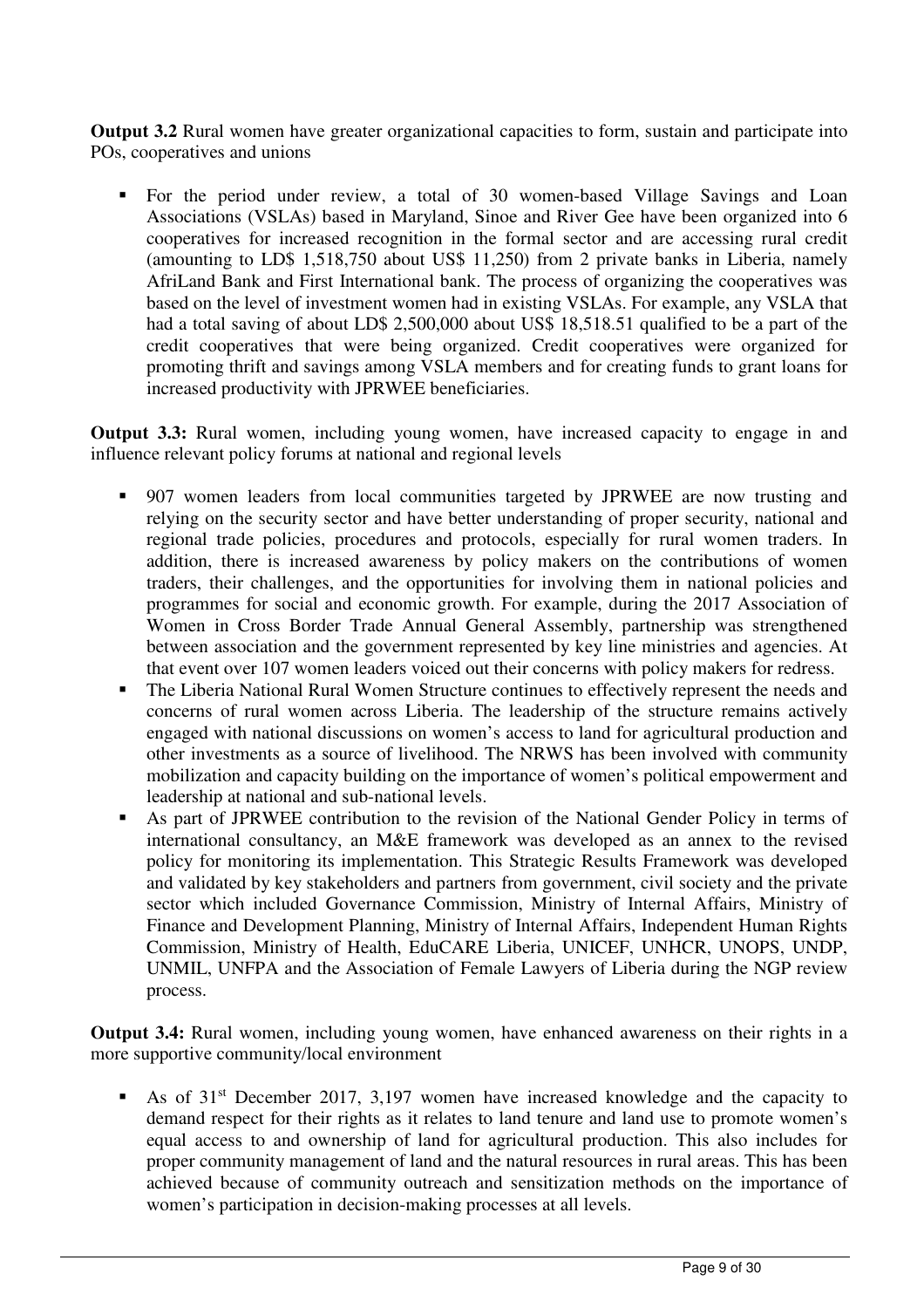Over 1,039 women reached under business development support are monitoring and reporting cases of S/GBV at the community level for survivors' access to justice. Of this total number, 387 women entrepreneurs are active in sharing knowledge on the revised S/GBV referral pathway through awareness raising exercises during VSLA meetings when social issues are being discussed. For example, a woman participating in the VSLA who becomes a victim of domestic violence can access the social fund in the process of accessing justice. These women have better understanding of their human rights and know what to do when they are abused or sexually exploited. As part of building synergies with other joint programmes, the SGBV Joint Programme led by UN Women with UNFPA, UNDP, UNICEF and UNHCR as participating UN agencies is reporting an increase in the reporting of SGBV cases in JPRWEE communities at county level.

**Outcome 4:** A more gender responsive policy environment is secured for the economic empowerment of rural women

**Output 4.1:** Policy makers and parliamentarians have enhanced capacities to effectively mainstream gender into land, food, agriculture, nutrition and rural employment policies, laws and budgets

- A total of 9 gender and agriculture coordinators from 6 of Liberia's 15 counties are engendering county work plans, budgets and implementation strategies for ensuring equal distribution of resources for both women and men, girls and boys during the implementation of government projects supporting food security and nutrition at county level. This has been because of capacity building for Gender and Agriculture county coordinators in local level gender responsive planning and budgeting within the context of FSN. For example, county implementation plans and budgets under Ministry of Agriculture Climate-smart Agriculture project funded by the African Development Bank were engendered in 2017.
- All 9 gender and agriculture coordinators are replicating capacity development training in local level gender responsive planning and budgeting within the context of food security and nutrition for 17 civil servants at county level.

**Output 4.3:** An enabling environment is promoted to reflect rural women's priorities in regional and global policy processes

 As part of an attempt to raise resources for expanding activities of the JPRWEE at county level, the Ministry of Gender, Children and Social Protection and the Ministry of Commerce and Industry in close collaboration with the joint programme through its Technical Advisory Committee submitted a joint proposal to the Africa Trade Fund for funding a Mano River Union (MRU) Conference on Women in Cross-Border Trade. This proposal is yet to be approved. However, the objective of the conference is to foster inter-regional collaboration on women in cross-border trade within the Mano River Union, leading to tangible recommendations for regional actions on gender and trade. Expected accomplishments include i.) strengthened government accountability to women in cross-border trade; ii.) increased women entrepreneurs' understanding of border procedures, their rights and responsibilities; iii.) enhanced women's involvement in regional policies and processes; iv.) increased capacity on mainstreaming gender into trade and border management; and v.) identified key entry points for a proposed MRU Action Plan on Gender and Trade.

## **Delays in Implementation, Challenges, Lessons Learned & Best Practices:**

Although the joint programme had planned to avoid the effects (i.e. muddy roads, flooding, etc.) of heavy rains during the rainy season, the country experienced an early onset of heavy downpour of rains in 2017. This resulted in some project sites, particularly the southeast of Liberia being difficult to access due to bad road condition and flooding. This made it difficult to transport project supplies and to conduct field missions during project implementation.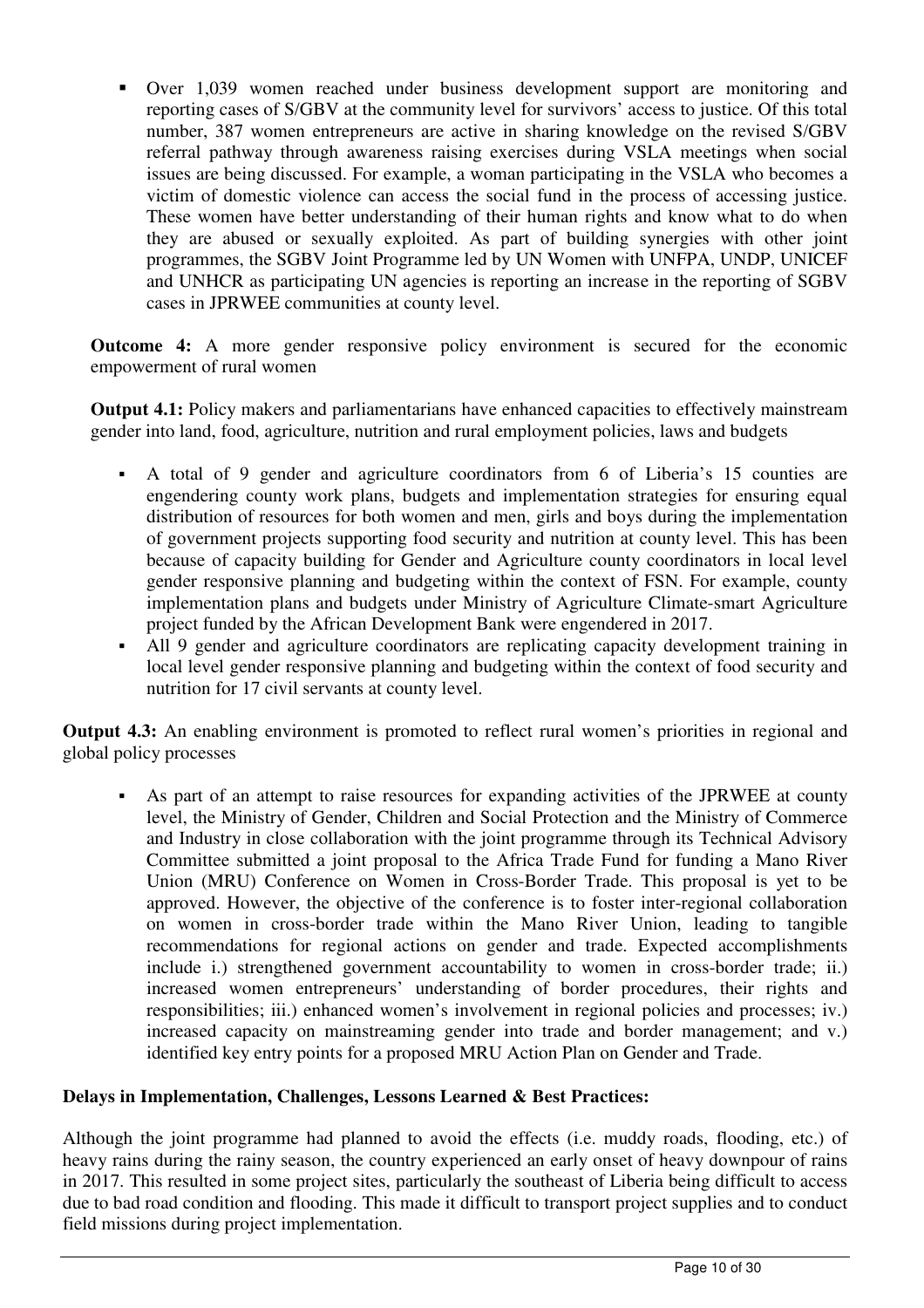UN Women as lead UN agency for the JPRWEE in Liberia experienced an overall change in senior management, with a new Country Representative, Deputy Representative and Operations Manager, in addition to the recruitment of new staff for project implementation at both FAO and UN Women that delayed aspects of the joint programme implementation. This specifically was on difficultly in securing signatures to initiate procurement processes and the signing of contracts with implementing partners in a timely fashion. This has made it difficult for the National Coordinator, especially since he had to orientate a new generation of senior and technical-level persons about the joint programme status and future before they could sign off on paperwork relevant to the implementation of the joint programme. In addition, the resignation and then reappointment of the Minister of Gender, Children and Social Protection (Co-chair of the JPRWEE Joint Steering Committee) for a period delayed the approval of project activities at the JSC level, which in turn delayed activities by two (2) months in 2017.

JPRWEE has continued its engagement with advocating for the passage of the Land Rights Bill which provides women the opportunity to freely access land, own and co-own land in respect of their human rights in Liberia; however, the legislature under H.E. Madam Ellen Johnson Sirleaf decided to pass on this bill to the new legislature under H.E. Ambassador George Manneh Weah. The joint programme will continue its advocacy in close partnership with the Ministry of Gender, Children and Social Protection and other key stakeholders and partners from national government, civil society and the private sector.

As the 2017 national and presidential elections drew closer, the level of beneficiaries' engagement with JPRWEE interventions slowed as more and more women were involved in running campaigns for other rural women political aspirants running for public offices. JPRWEE's response was its engagement with young women on providing capacity building for a total of 407 beneficiaries on the value of gender equality and women's political empowerment and leadership with strong focus on women's representation in 2017 and beyond.

To keep the equipped grain reserves operational, the women and other farmers benefiting from the food loan scheme<sup>3</sup> should be actively involved in farming to guarantee the availability of the paddy rice, and/or cassava. To be able to undertake this effectively, the farmers should be provided with the requisite skills, which has not been the case of the two newly established CGR's in Bassa and Margibi Counties due to inadequate financial resources. With support from UN Women under its strategic note funded by the Embassy of Sweden, the issue has been addressed. JPRWEE has however also relied on farmers' traditional farming experience and capacity and put in place the grain reserves to be followed by the VSLA training and cash disbursement. Additionally, WFP Internal Grant certification gives a low grant consumption picture, thus affecting candid reporting of activities undertaken.

Using identified synergies between the P4P<sup>4</sup> and JPRWEE implementation, especially the beneficiaries' capacity building and augmentation (i.e. training, and provision of basic productive inputs) is proving helpful; the market linkage aspect will fall in when new targeted groups shall have generated appreciable quantity of surpluses to sell.

There has been issue with JPRWEE communities with regards to land tenure as traditional leaders in Maryland, Sinoe and River Gee were creating bottlenecks (e.g. increased practicing of local tradition that women have no right to own land but there husband; these are very traditional communities, and land rights is a 'No Go' for women) for limiting women's access to land for agriculture production. However, this has been addressed by vigorous awareness through town hall meetings with community and

 $\overline{a}$ 

<sup>&</sup>lt;sup>3</sup> WFP, through its agriculture and market support and purchase for progress (P4P) programme, is providing access to finance in the form of loans to local food producers who form part of an integrated supply chain. In addition, the UN agency under the joint programme is also promoting village savings and loans associations in targeted communities to facilitate credit access among farmers organizations.

<sup>&</sup>lt;sup>4</sup> The WFP P4P partnership is promoting the connection of 789 smallholder women farmers who are leaders from different farming groups to access markets, giving the leaders of these farming groups an opportunity to grow the investments of their respective groups and to improve their lives and those of their entire communities.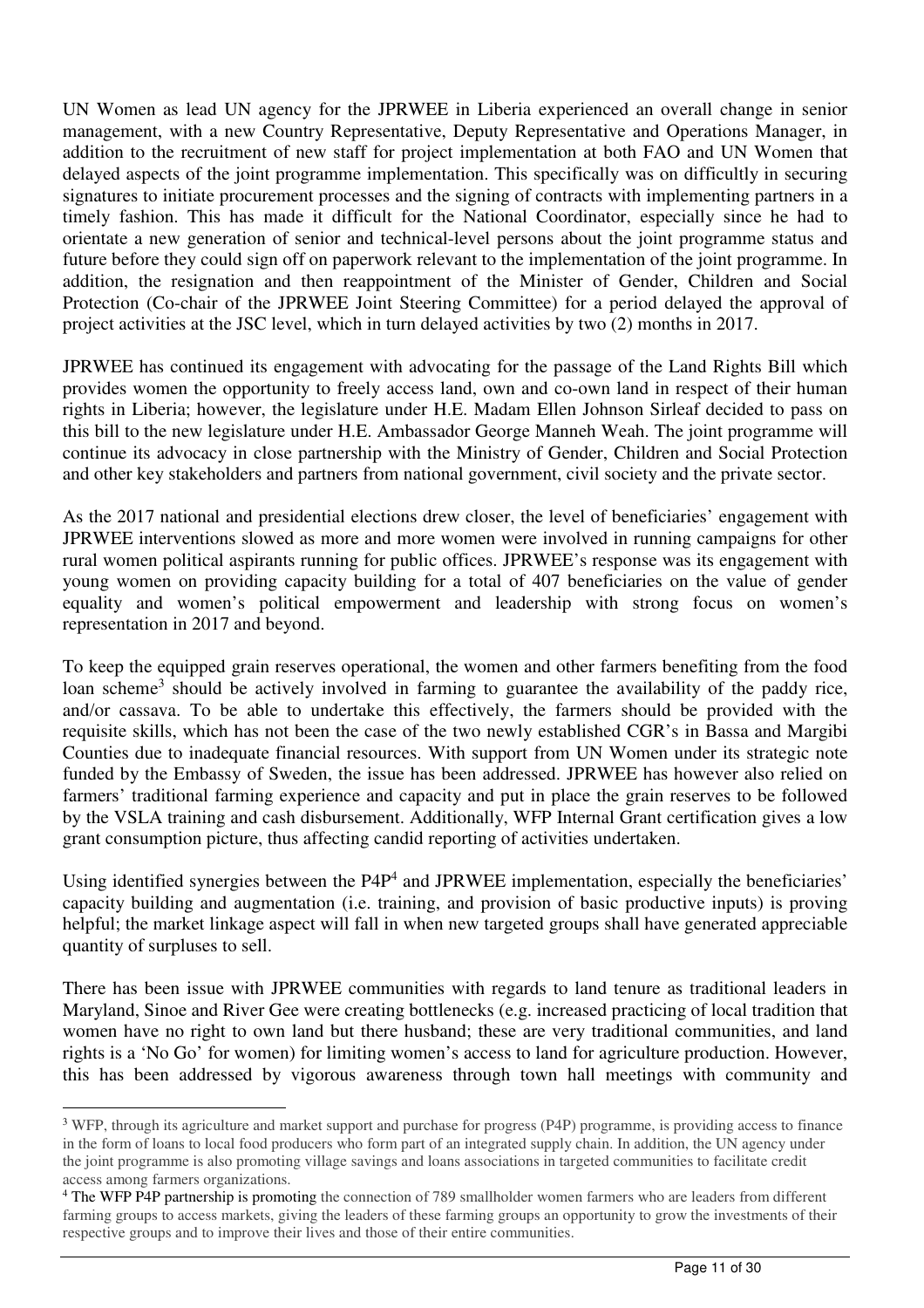traditional leaders; gradually these community leaders got convinced that women had the right to own and co-own agricultural land. In addition, scarcity of labor was an issue; most of the communities selected especially in Sinoe County are investing win extractive industries (e.g. mining rocks, sand and gold) including transportation business (e.g. commercial motorcycles) instead of agriculture as a source of income and livelihood. Women as well as youths were all trooping to the gold mines daily and the young people were busy with acquiring fast money-motor cycle transport. To mitigate these situation project supervisors had to constantly raise more awareness around the importance of agriculture to food security and nutrition.

Because the JPRWEE National Coordinator continues to ensure that the National Technical Advisory Committee (TAC) addresses implementation challenges, promotes coordination and identifies lessons learned across the various activities and outputs on a regular basis, this has led to increased transparency and accountability with programme implementation. Lessons are always shared with the Joint Steering Committee (JSC), as well as with other ongoing JPs, namely the Joint Programme on Sexual and Gender Based Violence and the Joint Programme on Human Security and the new Joint Programme on Land.

By ensuring the effective participation of Liberia's Ministry of Agriculture, Ministry of Commerce & Industry, Ministry of Finance and Development Planning, Ministry of Internal Affairs and the Ministry of Gender including the UNCT, represented by WFP, FAO, UN Women and the RC's office, there is increased ownership of the joint programme both at the national and sub-national levels.

The lessons from the Joint Programme's management and coordination mechanisms have provided inputs and important lessons learned for the UN and the Liberian Government as they jointly develop new joint programmes in support of strengthening Liberia's development efforts in the context of women's economic and social empowerment and last but not the least women's participation in sustaining Liberia's peace. Lessons learnt<sup>5</sup> from the joint programme were considered during the development of the new Human Security Joint Programme with UNIDO, UNDP and FAO to be funded by the United Nations Human Security Trust Fund. The Joint Programme provided a structure for enhanced collaboration, particularly with WFP, FAO and UN Women including the RC's Office on women's economic and social empowerment, and the lessons learned were also carried forward by UNIDO, UNDP and FAO under the new human Security joint initiative.

There continues to be flexibility with the joint programme to be able to successfully deliver the results required. For example, UN Women has supported the joint programme through the JPRWEE National Coordinator on engaging rural women with a focus on the value of gender equality and women's political empowerment and leadership. Women beneficiaries were actively involved with promoting the concept by engaging and participating in political campaigns for female aspirants running for public offices during the 2017 national and presidential elections. The joint programme also developed a factsheet on women's representation in various branches and levels of government and disseminated it to over 135 rural women leaders for awareness raising on the gender gap in Liberia's 2017 legislature and cabinet including women and men in local governance.

Increased national ownership of the joint programme is being achieved through working closely with local government in the implementation of project activities. The Joint Programme has worked and continues to work closely with government, civil society, development partners and private sector to ensure increased community ownership for sustainability of interventions beyond the joint programme's implementation.

 $\overline{a}$ 

<sup>&</sup>lt;sup>5</sup> Ensuring a joint delivery of a comprehensive, sequenced 'package' of core interventions to support women's economic and social empowerment - through a combination of direct implementation and on-the-ground coordination with other community-level programming have rural women playing a greater role in decision-making in shaping laws, policies and programmes. Women having increased self-confidence and self-respect as a result of new skills and contributions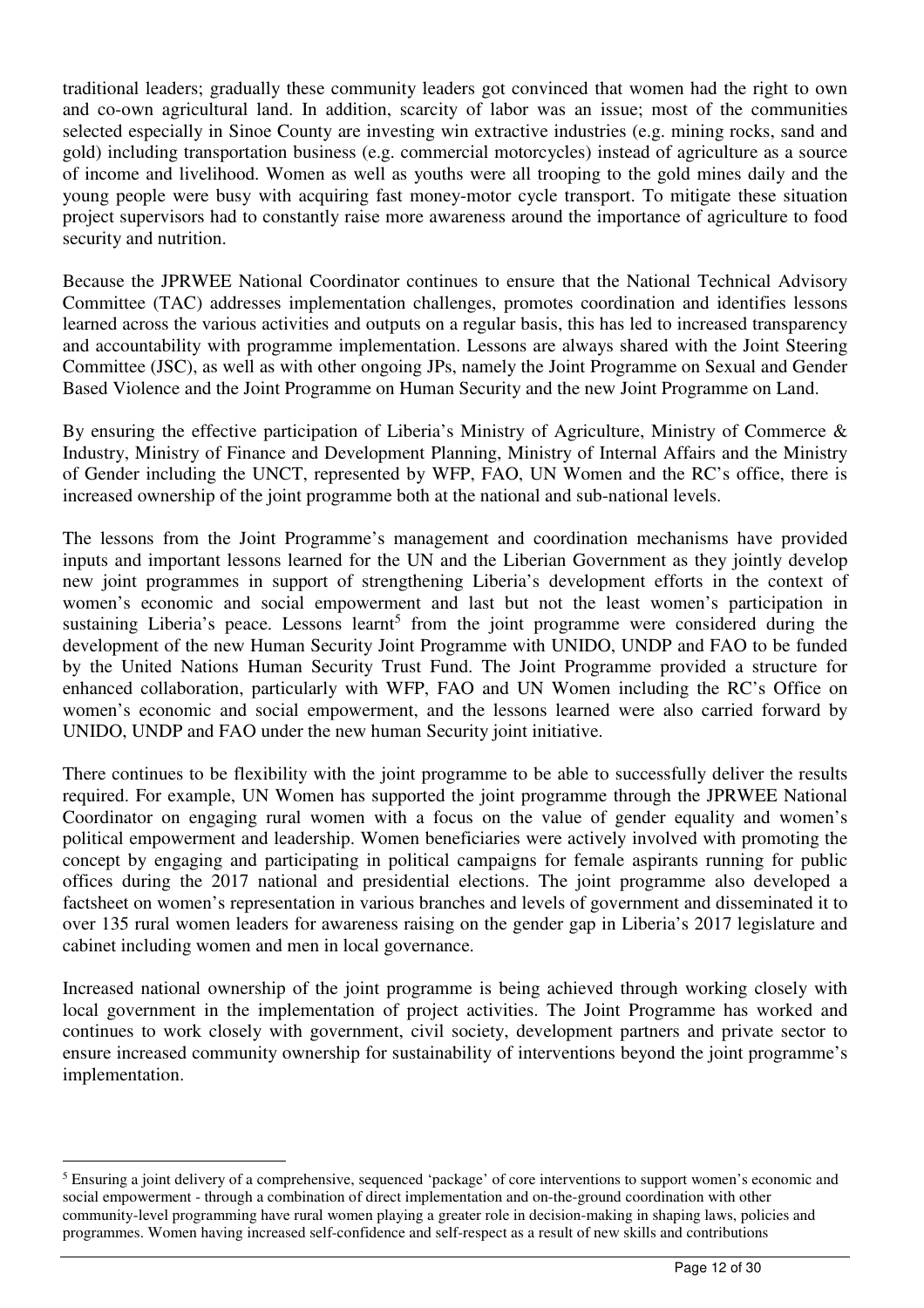Men's involvement with the joint programme continues to play a major part in fostering increased ownership of the programme. From the inception of the joint programme and up to present, men have remained engaged throughout implementation. Working with men includes a process of dialogues and consultations during community entry, the HeForShe Campaign awareness raising in communities, use of local male facilitators to support the facilitation of trainings at the community level, and the linking of other programming areas (i.e. men as male champions on ending violence against women – Joint Programme on Sexual and Gender based Violence).

JPRWEE continues to engage at two strategic levels, namely:

- **Community level -** with a focus on the delivery of a comprehensive women's empowerment programme, employing a more comprehensive approach to directly empower women economically, socially and politically; and
- **Policy level** with a focus on implementation of commitments in the National Gender Policy (NGP) and the engendered National Food Security and Nutrition Strategy (NFSNS) through supporting development of government's capacities to coordinate the delivery of the National Gender Policy and the Food Security and Nutrition Strategy; and

At the community-level, JPRWEE remains focused on ensuring joint delivery of a comprehensive, sequenced *'package'* of core interventions to support women's economic and social empowerment through a combination of direct implementation and on-the-ground coordination with other communitylevel programmes.

At the policy level, one key priority area has been engaging in more strategic gender mainstreaming work. Rather than abstract work to *"mainstream gender"*. As it stands, JPRWEE was fully engaged with elections through promoting and supporting rural women political participation at the national and subnational levels.

JPRWEE continues to focus on two key target groups both at community level: a.) the poorest, most vulnerable and excluded rural women, who rarely benefit from economic and social empowerment programmes, and b.) entrepreneurial women with the potential to grow their businesses further and contribute to socio-economic revitalization and growth in the Liberian society.

# **Alignment & Partnership:**

Overall, the joint programme has contributed and continues to contribute to the achievement of the Government of Liberia's commitment to the Sustainable Development Goals (SDGs), especially for Goals 1, 2, 5, 16 & 17 and its Agenda for Transformation 2012 – 2017/18 (Poverty Reduction Strategy now extended till end of 2018).

Significant contributions are being made to the following results within the UNDAF 2013 – 2017/18 (Poverty Reduction Strategy now extended till end of 2018):

## 1. **UN Pillar II: Sustainable Economic Transformation**

o **Outcome 2.1:** Natural Resource and Food Security: Improved sustainable natural resource utilization and food security.

# 2. **UN Pillar III: Human Development Outcome**

- o **Outcome 3.1:** Health and Nutrition: The population has increased access to and utilization of equitable, affordable, and quality health and nutrition services.
- o **Outcome 3.2:** Education: School-aged girls and boys and youth have increased access to quality education, ECD, Basic, Post-Basic and Alternative Basic Education, especially in counties with education indicators below the national average. **Outcome 3.3:** Social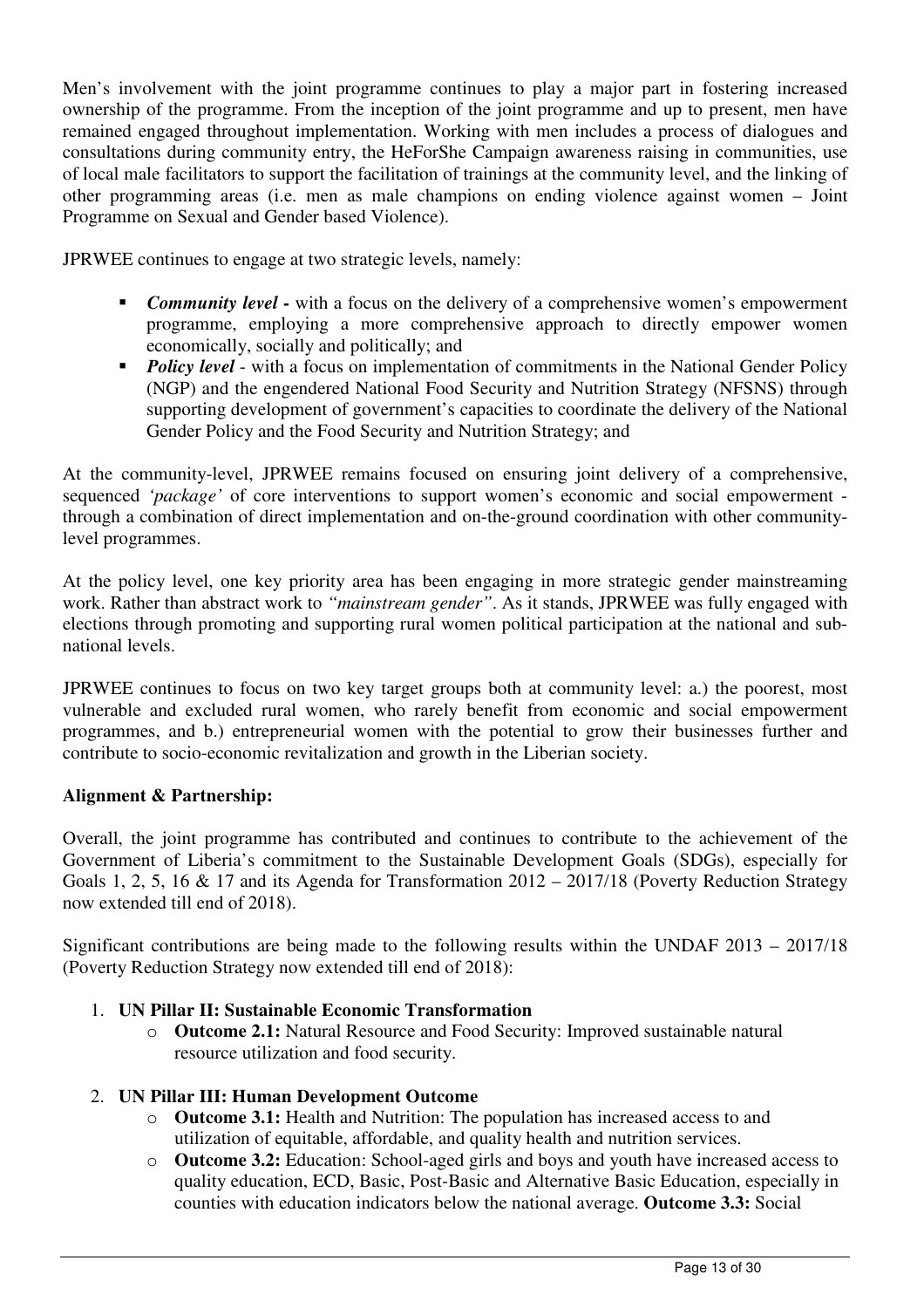Welfare: Social welfare systems and services are improved and utilized, especially by the most vulnerable groups and individuals.

o **Outcome 3.4:** Social Protection: Vulnerable households and groups benefit from appropriate social protection services and systems.

Most recently, the joint programme has engaged with the Ministry of Commerce and Industry on a strategic partnership to organize rural women who have the entrepreneurship potential to grow into small and medium enterprises (SMEs for achieving sustainable growth in Montserrado, Maryland, River Gee and Sinoe Counties). This also includes for oorganizing functional Village Savings and Loan Associations with increased savings into cooperatives for increased recognition in the formal economy.

Partnership was strengthened with the Liberia Marketing Association because of a strategic dialogue on organizational development and leadership with its national and county leaders including for the NEXT LEVEL programme that has been reaching market women across the country with access to business development and financial literacy. In addition, partnership was also strengthened with the Ministry of Agriculture through building synergies with its ongoing AfDB-funded flagship on climate-smart agriculture and the submission of a joint proposal to the Africa Climate Change Fund with the ministry in support of rural women engagement in climate resilient agriculture. For the Ministry of Gender, partnership was further strengthened by the provision of technical assistance in the development of the revised National Gender Policy Strategic Results Framework for monitoring and tracking the implementation of the revised policy. This includes for logistical support to the Land Rights Desk where women are accessing information on land use and land rights.

Partnership was also strengthened with the private sector. For example, the partnership with Coca Cola Liberia reached over 250 JPRWEE beneficiaries from across eleven (11) markets with business kits. In addition, JPRWEE and the telecommunication company Orange Liberia launched a new partnership to provide ICT and Mobile Banking Services to over 14,000 women and girls from established networks such as the Association of Women in Cross Border Trade, the Liberia Marketing Association, the National Rural Women Structure and the Peace Hut Women of Liberia. Through the partnership, the women will be trained to utilize various ICT platforms to facilitate financial transactions between rural market women and their suppliers; Facilitate purchase of goods and payment to vendors, as well as become Mobile Money Agents in their communities through the Village and Saving Loans Associations. During the launch of the partnership in Monrovia which was attended by UN Women Liberia Representative Marie Goreth Nizigama, Orange Liberia Vice President of William Saamoi and the Global JPRWEE Coordinator Ms. Azzurra Chiarini witnessed the Orange Liberia Vice President commit to the HeForShe Campaign and the pledge for his company's commitment to supporting women's economic empowerment including for men as champions for Gender Equality.

The joint programme strengthened its partnership with the Liberia National Rural Women Structure through their collaboration and active participation with the NEXT LEVEL programme that introduced adult literacy and business skills classes for rural women and women entrepreneurs respectively. In addition, strategic partnership was also strengthened with the Ministry of Agriculture through the provision of technical assistance in gender responsive planning and budgeting including for work around nutrition-sensitive and climate resilient agriculture with rural women farmers. For the Ministry of Gender, partnership was strengthened also through technical assistance to the revision of Liberia's National Gender Policy and through support to its county offices for monitoring and supervision of some RWEE project activities at county and district levels.

Through community dialogues in the 15 counties, partnership was established with the Ministry of International Affairs. The focus of the Community Dialogue process was to make community members aware about the challenges of participating in local government through a participatory, accountable and inclusive approach (equitable participation of women and men) across all sectors in all of Liberia's 15 counties. RWEE supported the dialogues with the Ministry of Internal Affairs in the RWEE project communities.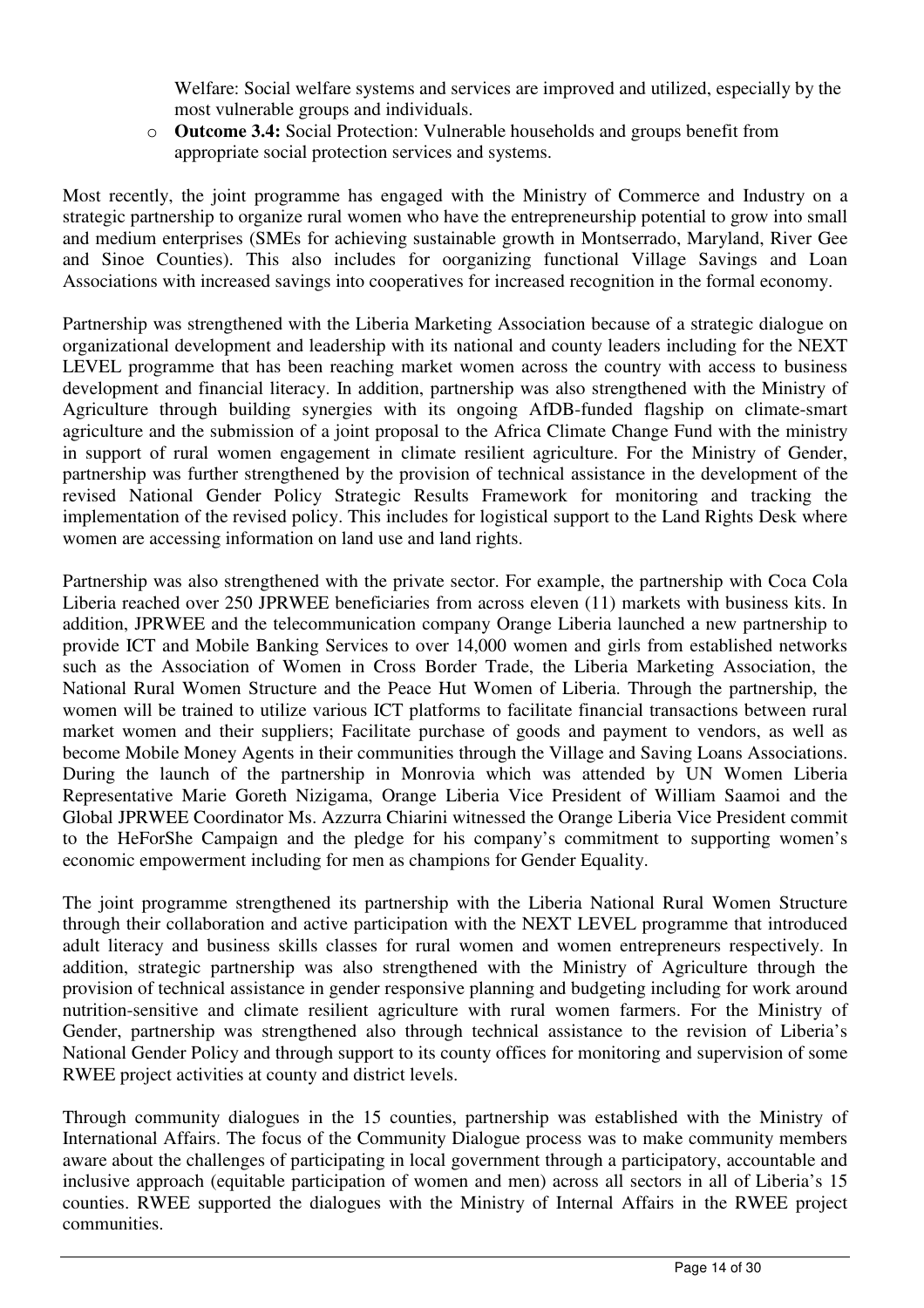## **Qualitative assessment**

The overall progress of the joint programme is positive. Despite the few delays in 2017 as mentioned in this report, activities were implemented at the field level, although the level of implementation differs from one intervention to the other. The significant results identified in the field are an indication of the effectiveness of the implementation of activities thus far.

In summary, most planned activities of JPRWEE are on track, including the activities managed by implementing partners, namely Ministry of Gender Children, and Social Protection, Ministry of Agriculture, Liberia National Rural Women's Structure, VOSIEDA, THINK Liberia, Farmers Assistance Programme, Liberia Marketing Association, EduCARE Liberia and Agro-Machinery Company. The key challenges that remain to be addressed are management issues within the Ministry of Agriculture, as a new Minister is yet to be appointed by the new government.

With capacity development trainings under JPRWEE, the joint programme has been able to lay both the technical and logistical foundations necessary before the commencement of all trainings. Communities have been engaged, training curricula developed, trainees recruited and training venues identified and used.

This 2017 annual report showcases the level of overall achievement of the joint programme, its contributions to programme outcomes. *Qualitative assessment* here is based on feedback from field missions' *interviews with beneficiaries and other stakeholders* including focus group discussions with beneficiaries including rural men:

*Improving food and nutrition security with rural women:* 

- Knowledge on improved crop production has increased with rural women farmers resulting also in enhanced productivity, thus, improving food and nutrition security;
- High quality seeds and tools that were provided are being used by rural women farmers for easing the workload when it comes to farming activities. They are working along with the men for expanding their agricultural investments;
- Community grain reserves are providing a safe space for women in agriculture to access different services for improving food security at the community and district levels;
- Rural women are heavily engaged with value addition because of having the necessary skills to operate and management agro processing machines (e.g. cassava grater, rice mill, etc.), and are ensuring that their products are going to the local markets for sale. These women are repaying seed stocks; and
- Access to land for women in concession areas and other highly traditional communities is limited, thus, limiting their chances of investing in agriculture as a source of livelihood, especially for those women who do not have the capacity to seek employment with private companies located in the targeted areas.

## *Recommendations based on feedback from KIIs and FGDs:*

- JPRWEE needs to strengthen work at community and district levels to foster changes of genderbased roles. This will eventually ensure equitable access to and control over productive resources in terms of sharing of benefits and workload between both females and males; and
- There needs to be increased awareness around women land use and land rights at county level with county, district and community leaders for ensuring that rural women have increased access to land use and land rights for agricultural production.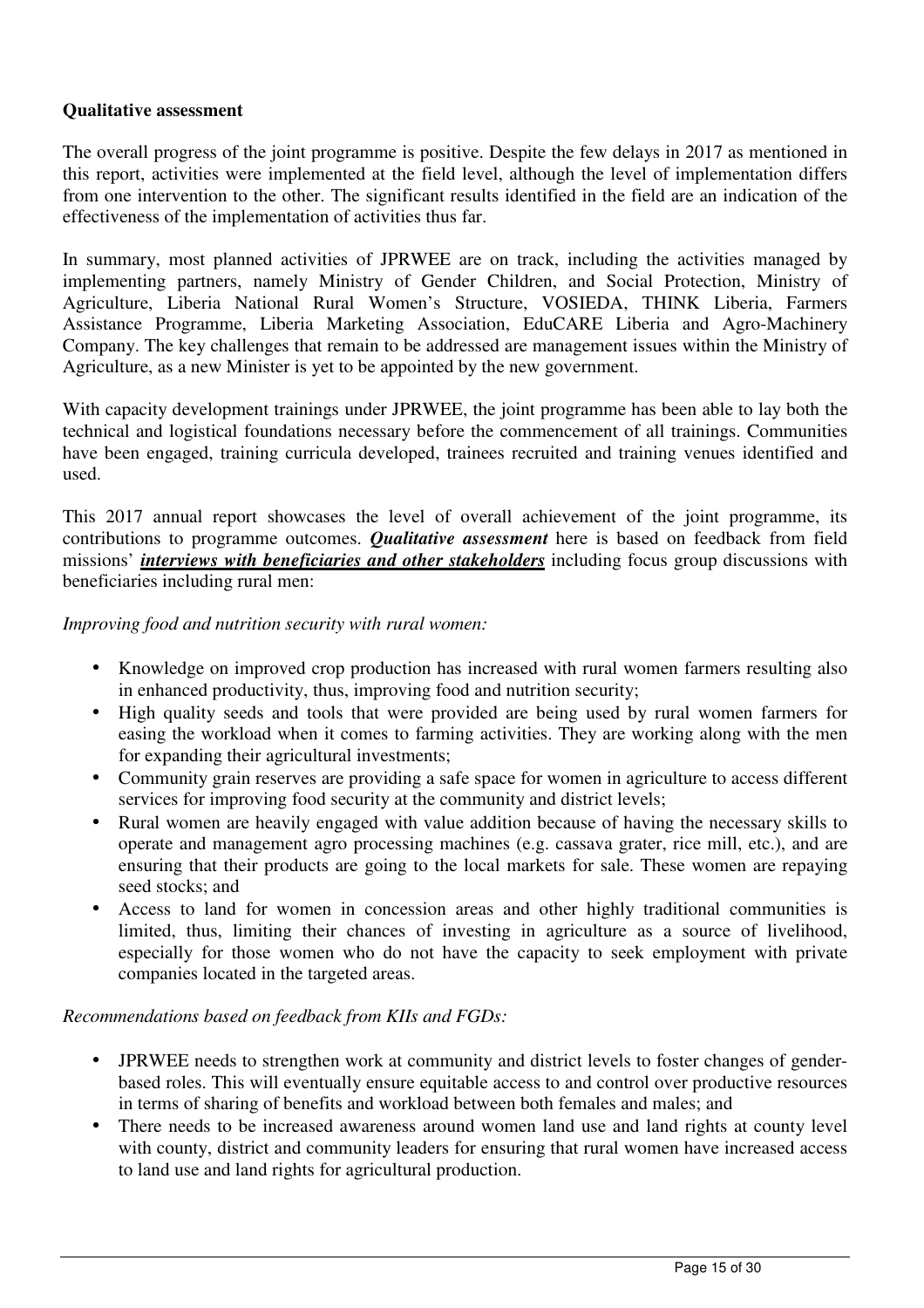*Increasing rural women access to finance:* 

- Women are appreciative of the VSLA initiative that the JPRWEE is offering, commenting that it causes them less pressure than microfinance;
- Village Savings and Loan Associations from 2015/2016 continue to be active and are very appreciative of the recent support from the JPRWEE through the access to finance programme; however, the loans are still inadequate and JPRWEE should look at the possibility of increasing the loan sizes for these groups in 2018 including linking groups to formal banks to access credit; and
- There is strong local ownership of the Village Savings and Loan Associations in targeted counties with community leaders and the women and men targeted by the joint programme.

# *Recommendations based on feedback from KIIs and FGDs:*

- Extension of Village Savings and Loan Associations to other communities should be prioritized in JPRWEE implementation and expansion in the coming months;
- Greater supervision / local monitoring mechanisms should be put in place to strengthen the women's capacity and ensure greater sustainability of the Village Savings and Loan Associations (VSLAs);
- JPRWEE 2018/2019 country work plan should increase support for linking the VSLAs to formal financial institutions;
- VSLA training in JPRWEE 2018/2019 should include rural and urban lending, looking at VSLA as a model for rural market women, farmers, cross border traders and ordinary community women; and
- JPRWEE needs to step up advocacy with the Liberian Government and financial institutions (e.g. AfriLand Bank, GT Bank, etc.) on linking rural women for accessing financial services and products such as savings, credit and insurance including for the promotion of better linkages between informal and formal financial services.

## *Business Development and Financial Literacy for rural women:*

- After six weeks of intervention in JPRWEE counties, the impact of the business development and financial literacy skills classes is clearly expressed by learners;
- The utilization of community women as facilitators is greatly appreciated and an effective model for instruction and the sustainability of project activities;
- Classes are well organized, with dedicated trainers and facilitators and trainees who are anxious to learn and explore their full potential;
- There has been a challenge with some of the learner manuals that were printed out of order, additionally, some of the calculators are malfunctioning; and
- The National Rural Women Structure, the Liberia Marketing Association, the Association of Women in Cross Border Trade, the Alliance of Women in Peace Huts including local implementing partners (e.g. EduCARE and THINK) are very active and supportive of the classes.

# *Recommendations based on feedback from KIIs and FGDs:*

- There is a need for local implementing partners in collaboration with the Ministry of Gender, Children and Social Protection to address the issue of incomplete workbooks distributed to learners before new classes commenced in 2018. Workbooks need to be correctly reprinted and compiled for distribution to learners;
- The business development and financial literacy programme should be extended to other communities in Maryland, Sinoe, River Gee, Montserrado, Margibi and Grand Bassa counties where the demand and need is; and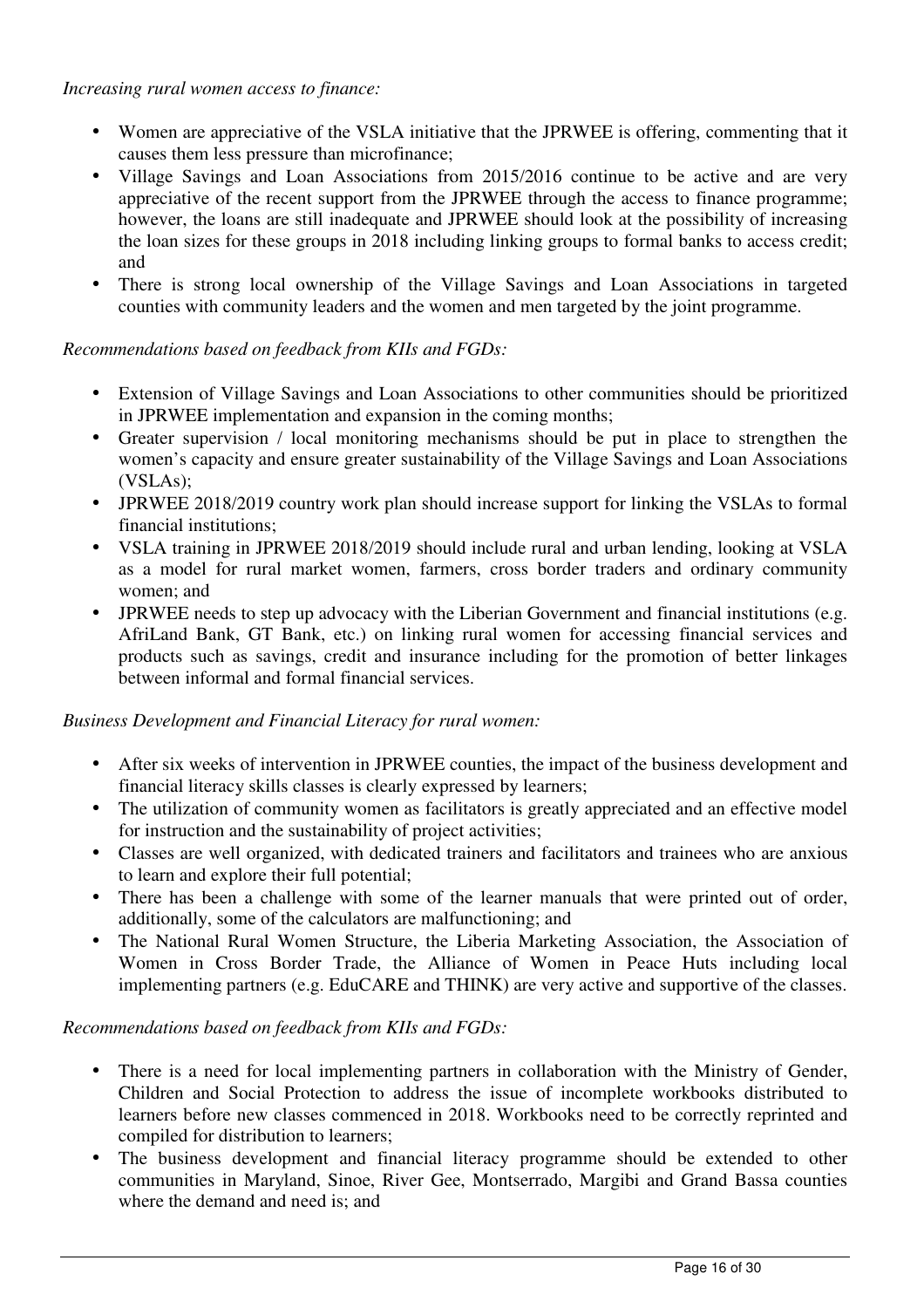• The business development and financial literacy programme should be very closely linked to VSLA and adult literacy opportunities future JPRWEE programming.

## *Adult literacy and numeracy skills for rural women:*

- Rural women and adolescent girls are greatly appreciative of the opportunity to learn and there is a tremendous impact on women's self-confidence when they can write their name and read numbers (enabling them to use a cell phone);
- Many of the rural women and girls are pushing through challenges and are willing to prioritize learning;
- There is still great unmet demand for literacy and numeracy skills classes in most (if not all) the communities targeted by JPRWEE;
- Implementing VSLA along with the literacy classes has been successful because it provides an economic support to learners;
- Literacy class attendance is much lower in communities where there are no other economic empowerment interventions; and
- The link with farmers has brought enthusiasm for learning, but lighting is necessary to appropriately target rural women farmers.

## *Recommendations based on feedback from KIIs and FGDs:*

- Literacy classes should be resumed in the literacy communities where level 1 and 2 have been completed. This will give rural women who have graduated from level 1 and 2 to access level 3 classes;
- In the future, material distribution should be uniform (all classes should receive the same supplies and enough supplies) and sufficient for all students;
- Numbers need to be considered in the next round of training (not all communities will graduate the same number of students to the next level) and materials should be distributed based on these exact numbers;
- A decentralized mechanism for distribution of teachers' allowances must be prioritized during the new literacy program that is scheduled to commence;
- All classrooms should have adequate lighting available, under the responsibility of the community chairlady (if she doesn't participate in the class, an alternative can be developed on a community by community basis);
- Refresher training for teachers should be prioritized before the resumption of literacy classes in the communities;
- JPRWEE in collaboration with the Ministry of Gender should consider adding more teachers in communities with a higher demand for literacy classes; and
- JPRWEE should work on the model of offering literacy classes in conjunction with VSLA training or another economic empowerment programme.

## *Decent Wage Employment Opportunities:*

- 90% of rural women formally employed with concession companies within the private sector work as record keepers, security guards and field inspectors. They continue to earn an income above Liberia's minimum wage (at least LD\$ 13,500 or US\$ 100.00 per month); and
- The provision job skills (through the literacy programme) for rural women in areas where there exist extractive industries (e.g. mining of gold, iron ore and rocks), specifically for Maryland, Sinoe and River Gee has given women the capacity and self-confidence to seek employment with private companies from the sector.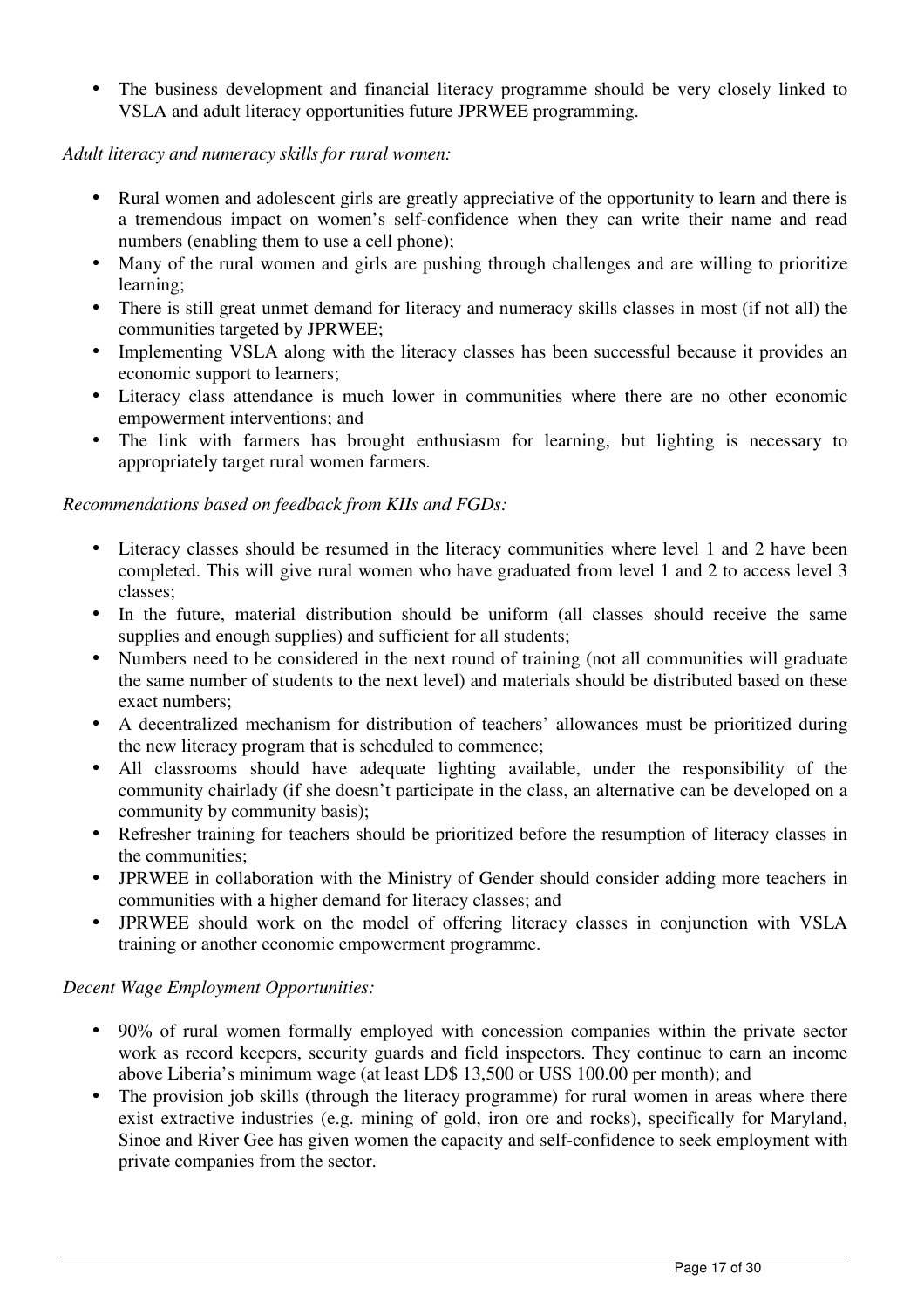## *Recommendations based on feedback from KIIs and FGDs:*

- There is an increased demand at community level for communities that have limited access to land for investing in agriculture because of the annexation of land by concession companies for investing in large scale palm and rubber production; and
- JPRWEE needs to consider strengthening the economic security of women in particularly high risk / conflict-prone areas like communities affected by large concession agreements as current concession agreements are raising community tensions, and vulnerabilities for rural women are also increasing (e.g. levels of sexual exploitation and family violence are increasing, access to land is decreasing, and rural women are not equally benefitting from the formal employment opportunities being offered in concession areas where JPRWEE is working).

# *Rural women in leadership and participation*

- The National Rural Women Structure has continued to participate in the process of advocating with Government through strategic dialogues for strengthening their commitment for the implementation of gender-sensitive policy instruments on advancing women's land rights, including for the passage of the Land Rights Bill by the  $54<sup>th</sup>$  Liberian legislature;
- Rural women leaders are actively participating in some Land Committees across some JPRWEE communities and discussing issues pertinent to land use and land rights including the effective management of natural resources including land; and
- Rural women have very little information that they understand about Liberia's Land Rights Policy since there is no simplified version of the policy that consider the illiterates and semiliterates.

# *Recommendations based on feedback from KIIs and FGDs:*

- JPRWEE needs to engage more with the Ministry of Gender. Children and Social Protection in working with civil society and other key stakeholders on getting the Land Rights Bill passed by the Liberian legislature;
- More leadership and organizational development capacity building needs to be provided for rural women based structures at the national and sub-national level to encourage women's participation in decision making processes; and
- The Land Rights Policy needs to be simplified as was the case of the 2009 version of the Liberia National Gender Policy. This will give rural women the opportunity to better understand the provisions made in the policy that is relevant to women's rights. JPRWEE is expected to rollout a simplified version of the policy under its literacy programme in 2018.

# *Rural women organizational capacities to participate in credit cooperatives*

• JPRWEE have seen the increasing potential of rural women VSLAs with the capacity to form, sustain and participate in credit cooperatives across targeted counties. Thus, work around forming them into cooperatives have started with support from the Ministry of Commerce and Industry. This will continue through 2018 and 2019 in moving forward.

# *Recommendations based on feedback from KIIs and FGDs:*

• The joint programme needs to expand the work around the formation of credit cooperatives with rural women entrepreneurs. In addition, it is also important to note here that JPRWEE should also focus on also organizing rural women who have the potential to grow into Small and Medium Enterprises (SMEs) where applicable for achieving sustainable growth in the agriculture sector.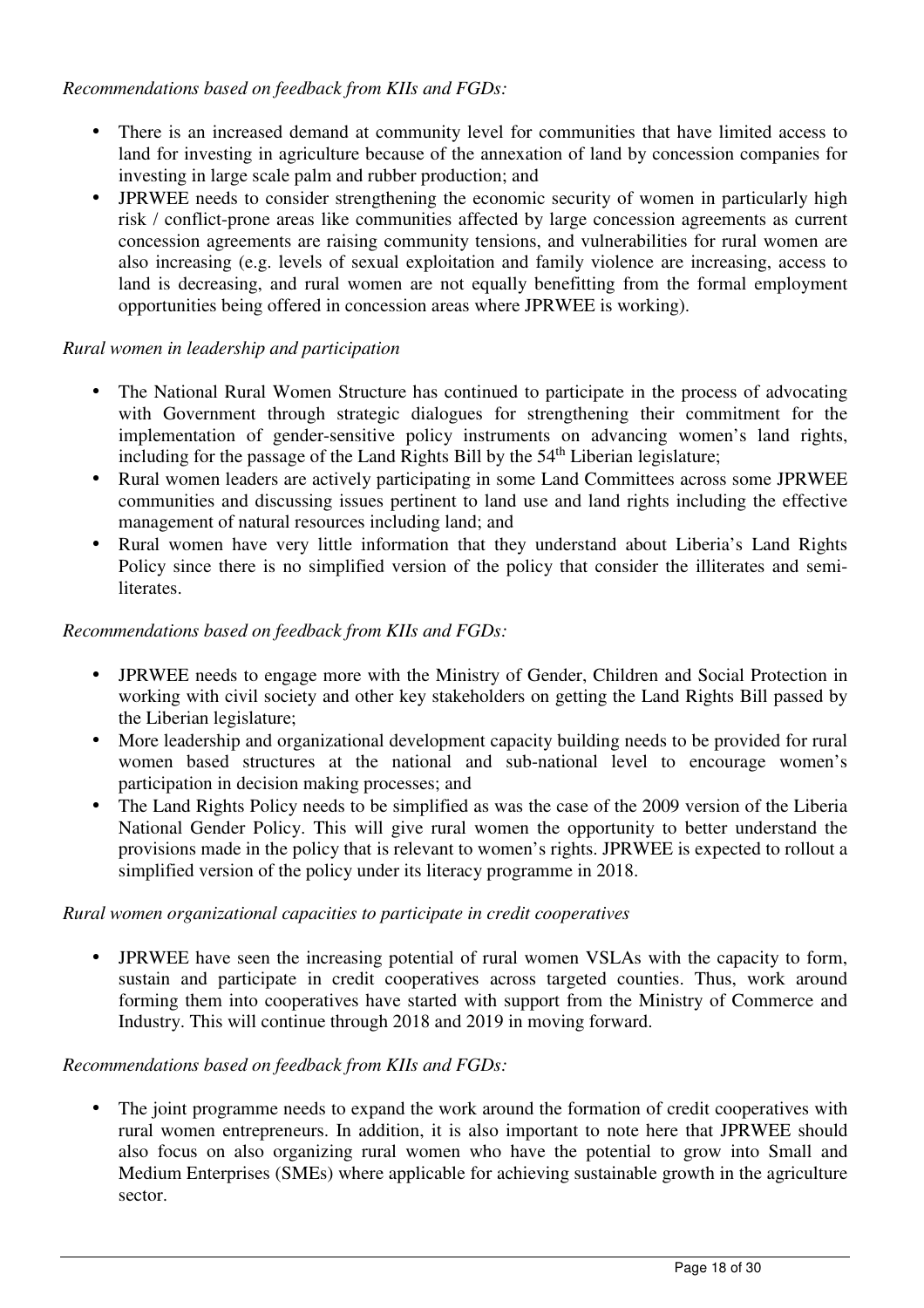*Rural women with enhanced awareness on their rights in a more supportive community* 

- Most rural women in targeted communities know their rights when it comes to cases of domestic violence and rape. By linking up with local community peace huts, cases are going through the S/GBV referral pathway; In addition, sexual exploitation and abuse (SEA) is on the increase for concession areas where male workers are taken advantage of the rural poor, especially rural adolescent girls because of their financial strengthen. To date, there have been about 19 cases of child prostitution reported by the Ministry of Gender, Children and Social Protection in JPRWEE communities in the south-eastern part of Liberia;
- Young women and adolescent girls in JPRWEE communities are accessing sexual and reproductive health services from local community clinics. These young women and girls are preventing unwanted pregnancies as many of them are accessing formal schools or some sort of education; and
- HIV & AIDS remain common with young people in concession areas where the JPRWEE is working; thus, work around awareness raising on HIV  $\&$  AIDS prevention (through literacy classes) has rural women and girls preventing themselves against the HIV virus and other Sexually Transmitted Infections (STIs) by using condoms and in some cases (particularly with older women) practicing abstinence for prevention.

## *Recommendations based on feedback from KIIs and FGDs:*

- JPRWEE needs to scale-up its work around S/GBV & SEA prevention, management and response by building stronger linkages with the ongoing SGBV and Human Security Joint Programmes; and
- With the upcoming U.N. Joint Programme on HIV & AIDS, JPRWEE should consider building synergies to assist in raising awareness around HIV & AIDS with rural women and girls since there is no dedicated budget to fund such an initiative.

## *Rural women have access to a more gender responsive policy environment*

- The high level of commitment from national government, civil society and the private sector to implement the revised National Gender Policy can never be overemphasized. There is increased awareness around the policy with all key stakeholders and partners including for their own role in ensuring that the policy is effectively and fully implemented in Liberia;
- At local level, Gender and Agriculture county coordinators are engendering county work plans and budgets, and this include county level implementation strategies;
- Rural women traders are engaging national and regional policy makers to improve intra-African trade; and
- The Association of Women in Cross Border Trade is now serving as a key entry point for the provision of information, services, finances and skills training.

## *Recommendations based on feedback from KIIs and FGDs:*

- JPRWEE needs to do more advocacy work with the new Liberian legislature on the National Food Security and Nutrition Strategy and that of the National Agriculture Policy for ensuring that that body promotes food security and nutrition in Liberia, considering the provision made in that engendered policy as it relates to rural women in agriculture; and
- Based on the increasing demand from local communities, JPRWEE needs to support exchange programmes for rural women farmers. Wherein rural women farming leaders can travel from Liberia to other JPRWEE countries to learn from other rural women investing in agriculture.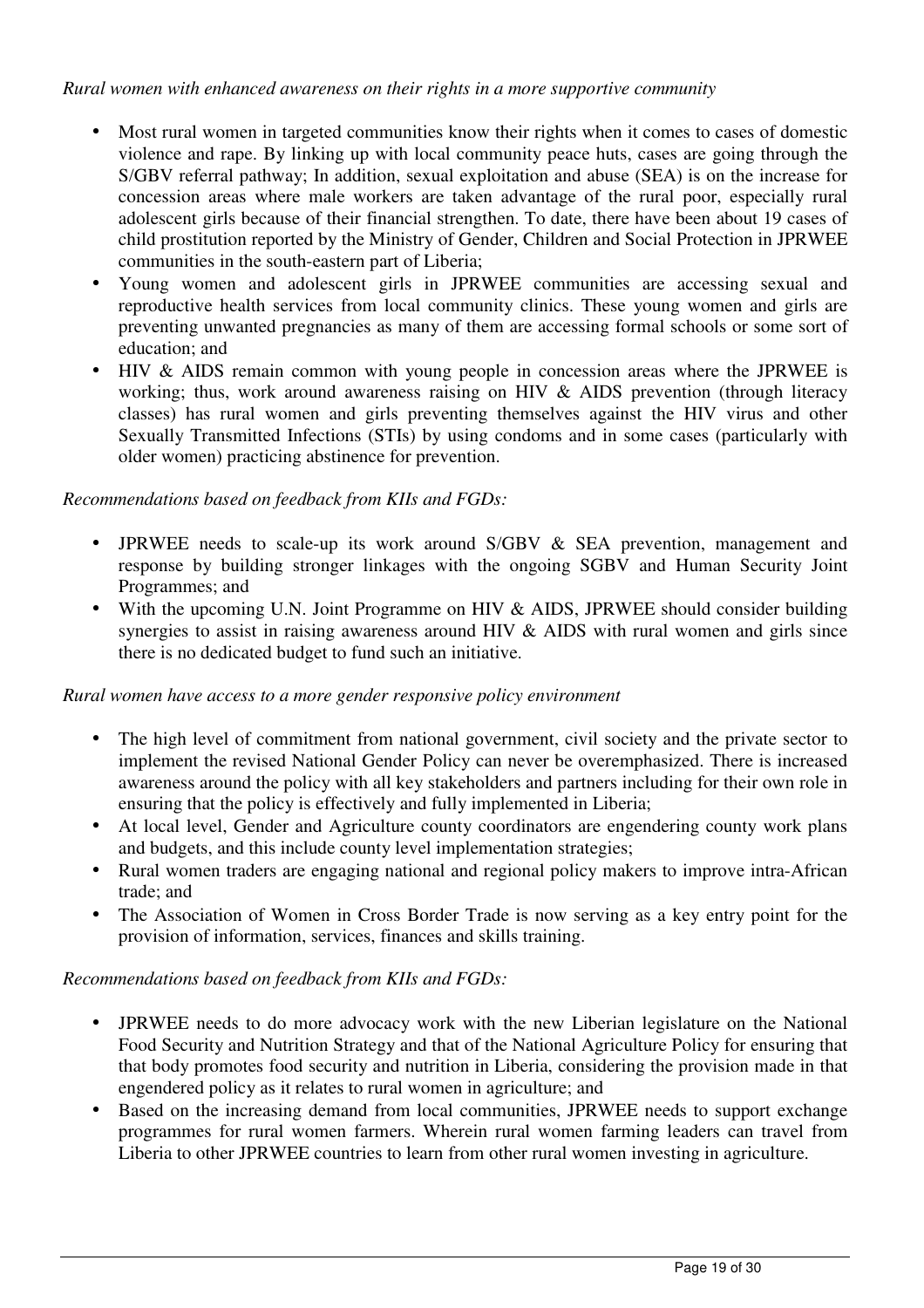# **ii) Indicator Based Performance Assessment:**

# **This assessment is based on Liberia's approved 2017 annual workplan**

|                                                                                                                                                                                                                                                                                                   | <b>Achieved Indicator Targets</b>                                                                                                                                                                                                                                                                                                     | <b>Reasons for Variance with Planned</b><br>Target (if any)                                                                                                                                                                                                                          | <b>Source of Verification</b>                                                     |  |
|---------------------------------------------------------------------------------------------------------------------------------------------------------------------------------------------------------------------------------------------------------------------------------------------------|---------------------------------------------------------------------------------------------------------------------------------------------------------------------------------------------------------------------------------------------------------------------------------------------------------------------------------------|--------------------------------------------------------------------------------------------------------------------------------------------------------------------------------------------------------------------------------------------------------------------------------------|-----------------------------------------------------------------------------------|--|
| Outcome 1 Improved food and nutrition security                                                                                                                                                                                                                                                    |                                                                                                                                                                                                                                                                                                                                       |                                                                                                                                                                                                                                                                                      |                                                                                   |  |
| <b>Indicator:</b> Increase of agricultural<br>production of women farmers; and Evidence<br>of improvement of rural women dietary<br>diversity and consumption patterns<br><b>Baseline:</b> 15%<br><b>Planned Target: 50%</b>                                                                      | 47.8% increase in agricultural<br>production of women farmers for the<br>year 2017; 69.2% of rural women and<br>their families are eating a balance diet<br>comprising of carbohydrates (e.g.<br>locally produced rice and cassava) and<br>vegetables (e.g. locally produced<br>pepper, eggplants, bitter balls, corn and<br>cabbage) | Poor weather condition resulted in the<br>target not being met in 2017.                                                                                                                                                                                                              | Ministry of Agriculture<br>county reports<br>JPRWEE monitoring<br>reports         |  |
| Output 1.1 Rural women have increased access to and control over resources, assets and services critical for their food and nutrition security                                                                                                                                                    |                                                                                                                                                                                                                                                                                                                                       |                                                                                                                                                                                                                                                                                      |                                                                                   |  |
| Indicator $1.1.1:$ # of women and men accessing<br>WFP's P4P programme for access to market<br>opportunities<br>Baseline: 2,700<br>Planned Target: 900 (F: 800 & M: 100)<br>Output 1.2 Rural women have greater capacity to enhance and control local food security reserves and their production | 900 (800 females and 100 males) rural<br>farmers have been identified and<br>selected for accessing market<br>opportunities in Grand Bassa, Margibi,<br>Sinoe, River Gee & Maryland counties for<br>increasing their income from the sale of<br>locally produced crop                                                                 | Due to bad road network because of heavy<br>rain and pre-elections activities at both<br>community and district levels leading up to<br>2017 national and presidential elections,<br>delayed this intervention. However,<br>completion of activity is expected by 30th<br>April 2018 | Ministry of Agriculture<br>county reports<br>JPRWEE monitoring<br>reports         |  |
|                                                                                                                                                                                                                                                                                                   |                                                                                                                                                                                                                                                                                                                                       |                                                                                                                                                                                                                                                                                      |                                                                                   |  |
| Indicator $1.1.2$ : # of rural women with the<br>capacity to use and manage agro-processing<br>machineries and equipment and are involved in<br>value-addition<br>Baseline: 150 women leaders<br>Planned Target: 1,500 women                                                                      | 789 rural women farmers now have the<br>capacity to use and management agro-<br>processing machines and equipment in 5<br>grain reserves in Grand Bassa, Margibi,<br>Sinoe, River Gee & Maryland including<br>for access to extension services. These<br>women are now involved in value-<br>addition processes                       | Due to bad road network because of heavy<br>rain and pre-elections activities at both<br>community and district levels leading up to<br>2017 national and presidential elections,<br>delayed this intervention. However,<br>completion of activity is expected by 30th<br>April 2018 | Ministry of Agriculture<br>county reports<br>JPRWEE monitoring<br>reports         |  |
| Outcome 2 Rural women have increased income to secure their livelihoods.                                                                                                                                                                                                                          |                                                                                                                                                                                                                                                                                                                                       |                                                                                                                                                                                                                                                                                      |                                                                                   |  |
| Indicator: Income generated by<br>rural women's cooperatives from<br>their sales to markets; and Evidence of better<br>quality<br>of life and status or rural women                                                                                                                               | A total of <i>LD\$</i> 7,593,750 ( <i>US\$</i> 56,250)<br>was generated from women in sales of<br>locally produced crops, considering<br>value-addition because of access to 5<br>grain reserves and their facilities.                                                                                                                | Target met for 2017                                                                                                                                                                                                                                                                  | Ministry of Agriculture<br>county reports<br>Ministry of Gender county<br>reports |  |
| <b>Baseline:</b> LD\$ 4,725,000 (or US\$ 35,000)                                                                                                                                                                                                                                                  | <b>Note:</b> There was additionally <b>LD\$</b>                                                                                                                                                                                                                                                                                       |                                                                                                                                                                                                                                                                                      | Implementing partners                                                             |  |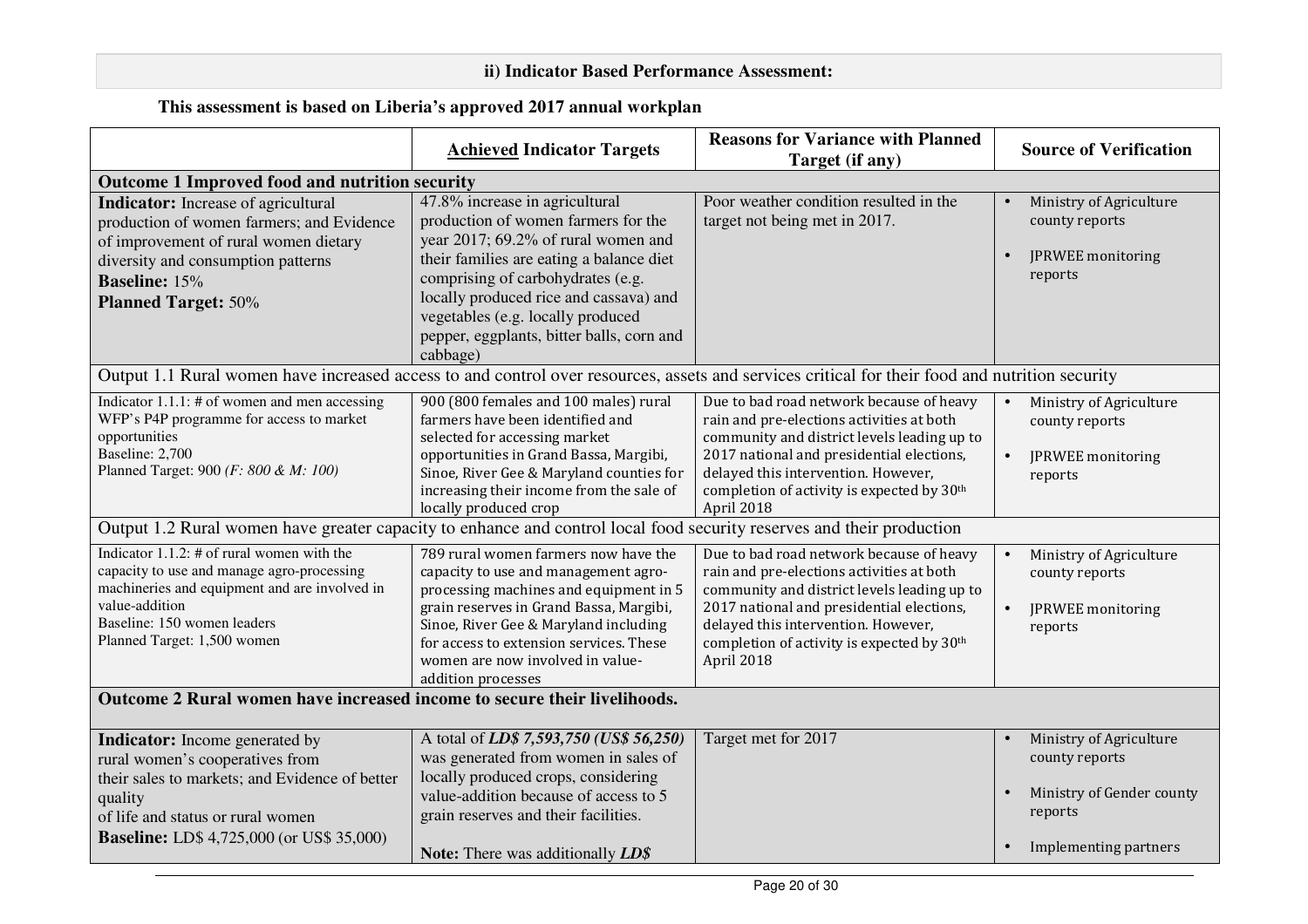| Planned Target: LD\$ 16,200,000 (or US\$<br>120,000)                                                                                                                                                                                                                                                                                                                                                                                                         | 12,150,000 (or US\$ 90,000) in income<br>generated with <b>women</b> in cross border<br>trade including local market women in<br>LMA markets across JPRWEE targeted<br>counties investing in agriculture and<br>non-agriculture products. This brings<br>the total income on the sales of<br>women's goods to approximately LD\$<br>19,743,750 (or US\$ 146,250) for year<br>2017                                                                                                                                                                                                         |                                                                                                                                                                                                                                                                                                                                                                                                                                                                                                                                                        | monitoring reports                                                                                                                                                                |
|--------------------------------------------------------------------------------------------------------------------------------------------------------------------------------------------------------------------------------------------------------------------------------------------------------------------------------------------------------------------------------------------------------------------------------------------------------------|-------------------------------------------------------------------------------------------------------------------------------------------------------------------------------------------------------------------------------------------------------------------------------------------------------------------------------------------------------------------------------------------------------------------------------------------------------------------------------------------------------------------------------------------------------------------------------------------|--------------------------------------------------------------------------------------------------------------------------------------------------------------------------------------------------------------------------------------------------------------------------------------------------------------------------------------------------------------------------------------------------------------------------------------------------------------------------------------------------------------------------------------------------------|-----------------------------------------------------------------------------------------------------------------------------------------------------------------------------------|
| Output 2.1 Rural women have enhanced entrepreneurship skills and value chains to access markets for their products                                                                                                                                                                                                                                                                                                                                           |                                                                                                                                                                                                                                                                                                                                                                                                                                                                                                                                                                                           |                                                                                                                                                                                                                                                                                                                                                                                                                                                                                                                                                        |                                                                                                                                                                                   |
| Indicator $2.1.1$ : # of rural women in grain reserves<br>communities access rural credit for investing in<br>agriculture for increased income-generation and<br>improved livelihood<br>Baseline: 1,250<br>Planned Target: 2,000<br>Indicator 2.1.2: $#$ of rural women accessing credit<br>in non-CGR communities and who are replicating<br>VSLA trainings themselves at the community and<br>districts levels<br>Baseline: 3,000<br>Planned Target: 3,000 | 2,603 rural farmers were mobilized<br>with 2,109 recruited for WFP's access<br>to finance programme in 5 CGRs.<br>These women are expected to benefit<br>from access to rural credit for investing<br>in agriculture through Agricultural<br>Village Savings and Loan Associations<br>(VSLAs) – with rice as primary product<br>1,757 are accessing credit under the<br>VSLA extension agents programme<br>and have expanded their respective<br>investments for increased income and<br>improved livelihood. Women are<br>replicating VSLA trainings at<br>community and district levels | Pre-elections activities at both community<br>and district levels and the 2017 national<br>and presidential elections delayed the<br>access to finance programme in CGR<br>communities. However, completion of<br>activities is expected by 30 <sup>th</sup> April 2018<br>Pre-elections activities at both community<br>and district levels and the 2017 national<br>and presidential elections delayed the<br>access to finance programme in non-CGR<br>communities. However, completion of<br>activities is expected by 30 <sup>th</sup> April 2018 | Ministry of Agriculture<br>county reports<br>JPRWEE monitoring<br>reports<br>Ministry of Gender county<br>reports<br><b>EduCARE VSLA progress</b><br>reports<br>JPRWEE monitoring |
|                                                                                                                                                                                                                                                                                                                                                                                                                                                              | independently                                                                                                                                                                                                                                                                                                                                                                                                                                                                                                                                                                             |                                                                                                                                                                                                                                                                                                                                                                                                                                                                                                                                                        | reports                                                                                                                                                                           |
| Output 2.2 Rural women have increased access to decent wage employment opportunities                                                                                                                                                                                                                                                                                                                                                                         |                                                                                                                                                                                                                                                                                                                                                                                                                                                                                                                                                                                           |                                                                                                                                                                                                                                                                                                                                                                                                                                                                                                                                                        |                                                                                                                                                                                   |
| Indicator $2.2.1$ : # of rural women with access to<br>decent work<br>Baseline: 737<br>Planned Target: 1,237                                                                                                                                                                                                                                                                                                                                                 | 237 women, especially in concession<br>areas in Sinoe and River Gee Counties<br>have gained formal employment with<br>private sector. 90% of these women<br>formally employed with private sector<br>work as record keepers, security guards<br>and field inspectors at plantations in<br>south east Liberia. This has been due to<br>JPRWEE support for building the self-<br>confidence and self-esteem of women<br>through the rollout of adult literacy and                                                                                                                           | Pre-elections activities at both community<br>and district levels and the 2017 national<br>and presidential elections resulted in<br>target not reached. However, target will<br>be achieved by 30 <sup>th</sup> April 2018                                                                                                                                                                                                                                                                                                                            | Ministry of Gender county<br>reports<br>Ministry of Agriculture<br>county reports<br>JPRWEE monitoring<br>reports                                                                 |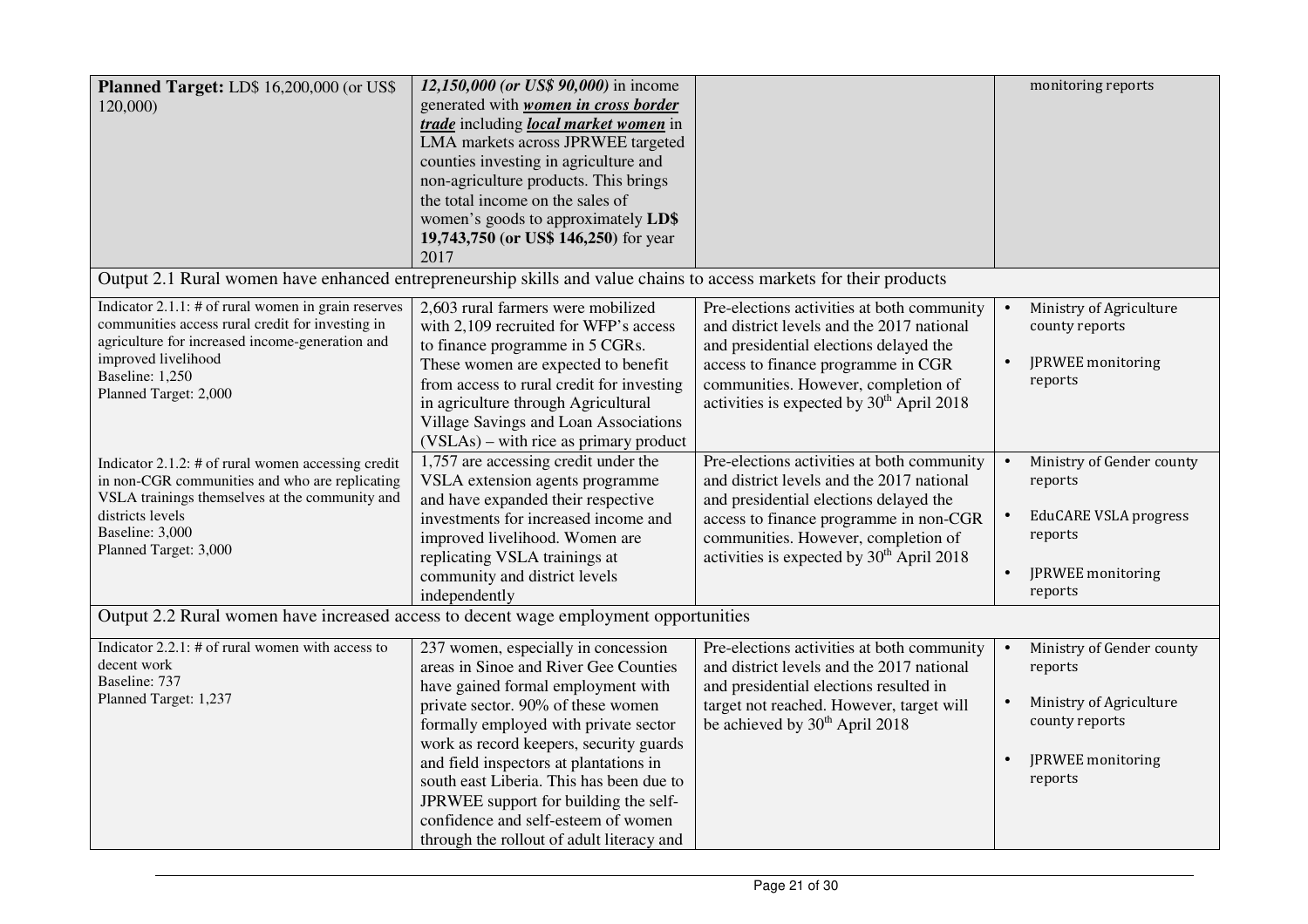| Outcome 3: Rural women have enhanced leadership and participation in their communities and in rural institutions, and in shaping laws,                                                                                                                                                                                                  | numeracy classes including for capacity<br>development in job skills for women.<br>These women make at least the<br>minimum wage of US\$ 6.00 per day                                                                                                                                                                                                                |                                                                                  |                                                                                                                                                                             |  |  |
|-----------------------------------------------------------------------------------------------------------------------------------------------------------------------------------------------------------------------------------------------------------------------------------------------------------------------------------------|----------------------------------------------------------------------------------------------------------------------------------------------------------------------------------------------------------------------------------------------------------------------------------------------------------------------------------------------------------------------|----------------------------------------------------------------------------------|-----------------------------------------------------------------------------------------------------------------------------------------------------------------------------|--|--|
| policies and programmes.<br><b>Indicator:</b> # of rural<br>women who are members of<br>land committees<br><b>Baseline: 1,218</b><br><b>Planned Target: 3,000</b><br><b>Indicator:</b> # of rural women participating in<br>strategic dialogues at national and regional<br>levels<br><b>Baseline: 85</b><br><b>Planned Target: 300</b> | 3,197 participating in land committees<br>at county level. This also includes for<br>proper community management of land<br>and the natural resources in rural areas.<br>235 rural women leaders have been<br>contributing to strategic discussions<br>key to national development.                                                                                  | Targets were met for 2017                                                        | Ministry of Gender county<br>reports<br>Ministry of Gender county<br>$\bullet$<br>reports<br>Land Commission county<br>$\bullet$<br>reports<br>JPRWEE monitoring<br>reports |  |  |
| Output 3.1 Rural women, including young women have enhanced confidence and leadership skills to participate in local governance                                                                                                                                                                                                         |                                                                                                                                                                                                                                                                                                                                                                      |                                                                                  |                                                                                                                                                                             |  |  |
| Indicator 3.1.1: # of women participating in local<br>governance in rural areas<br>Baseline: 2,000<br>Planned Target: 3,000                                                                                                                                                                                                             | 3,197 rural women are demanding<br>respect for their rights to land tenure<br>and land use to promote their equal<br>access to and ownership of land for<br>agricultural production through their<br>participation in land committees at<br>county level. This also includes for<br>proper community management of land<br>and the natural resources in rural areas. | Target met for 2017                                                              | Ministry of Gender county<br>reports<br>Ministry of Agriculture<br>county reports<br>Land Commission county<br>$\bullet$<br>reports<br>JPRWEE monitoring<br>reports         |  |  |
| Output 3.2: Rural women have greater organizational capacities to form, sustain and participate into POs, cooperatives and unions                                                                                                                                                                                                       |                                                                                                                                                                                                                                                                                                                                                                      |                                                                                  |                                                                                                                                                                             |  |  |
| Indicator 3.2.1: # of rural women VSLAs with<br>greater organizational capacity to form, sustain<br>and participate into cooperatives<br>Baseline: 15<br>Planned Target: 25                                                                                                                                                             | 30 Village Savings and Loan<br>Associations (VSLAs) based in<br>Maryland, Sinoe and River Gee have<br>been organized into 6 cooperatives for<br>increased recognition in the formal<br>sector and are accessing rural credit<br>from 2 private banks in Liberia, namely<br>AfriLand Bank and First International<br>bank.                                            | Activity remains ongoing and will be<br>completed by 30 <sup>th</sup> April 2018 | Ministry of Gender county<br>reports<br>Ministry of Agriculture<br>$\bullet$<br>county reports<br>JPRWEE monitoring<br>$\bullet$<br>reports                                 |  |  |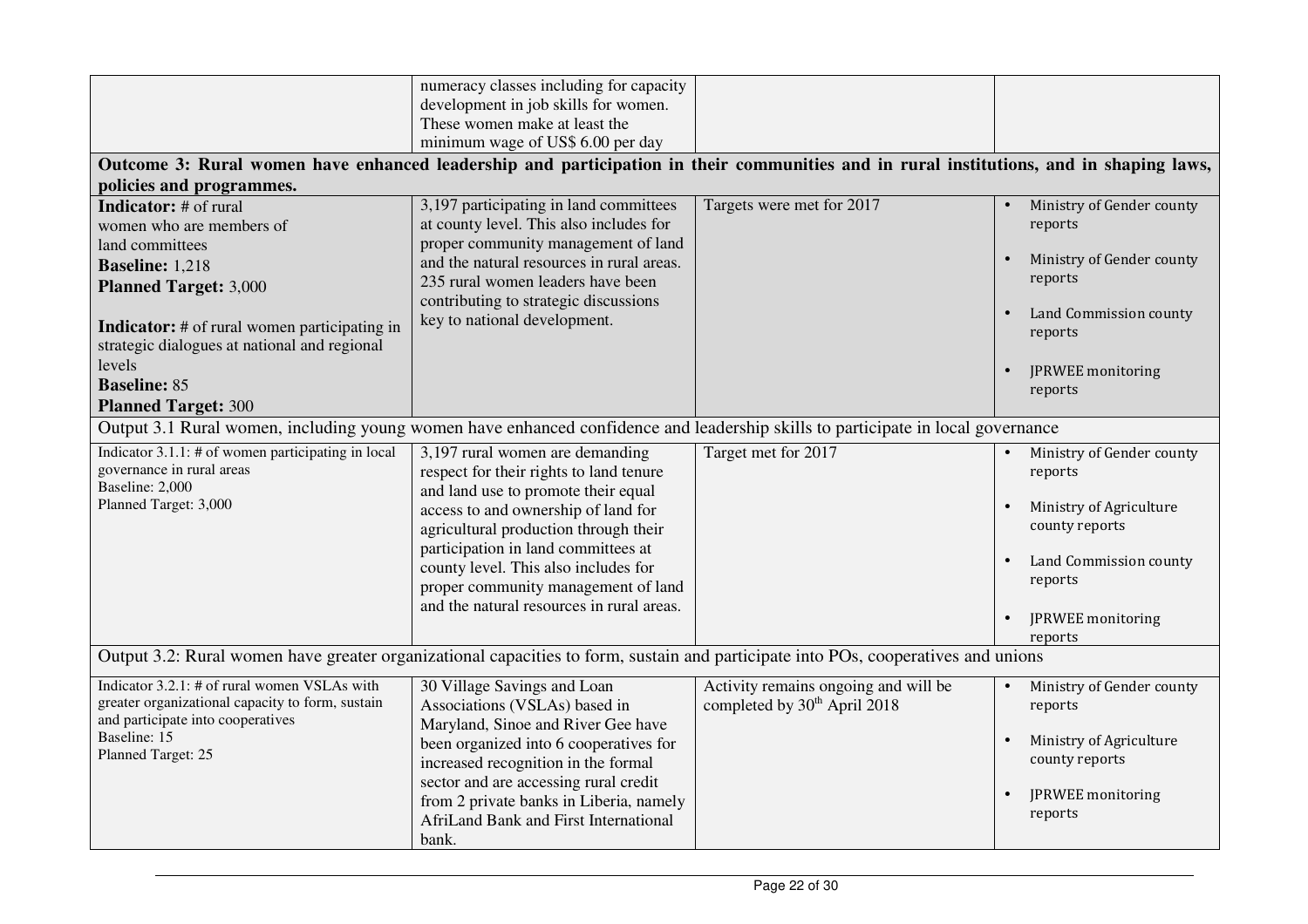| Output 3.3: Rural women, including young women, have increased capacity to engage in and influence relevant policy forums at national and regional<br>levels |                                                                                                                                                                                                                                                                                                                  |                                                                                                                                                                                                                             |           |                                                                      |  |
|--------------------------------------------------------------------------------------------------------------------------------------------------------------|------------------------------------------------------------------------------------------------------------------------------------------------------------------------------------------------------------------------------------------------------------------------------------------------------------------|-----------------------------------------------------------------------------------------------------------------------------------------------------------------------------------------------------------------------------|-----------|----------------------------------------------------------------------|--|
| Indicator $3.3.1$ : # of rural women participating in<br>strategic dialogues at national and regional levels<br>Baseline: 85<br>Planned Target: 300          | 235 rural women leaders have been<br>contributing to discussions around the<br>revision of the NGP with focus on the<br>youth section of the policy, the ongoing<br>constitutional reform, the land reform,<br>and the decentralization process within<br>the context of access to services and<br>participation | Pre-elections activities at both community<br>and district levels and the 2017 national<br>and presidential elections resulted in<br>target not reached. However, target will<br>be achieved by 30 <sup>th</sup> April 2018 |           | Ministry of Gender county<br>reports<br>JPRWEE monitoring<br>reports |  |
| Output 3.4: Rural women, including young women have enhanced awareness on their rights in a more supportive community/local environment.                     |                                                                                                                                                                                                                                                                                                                  |                                                                                                                                                                                                                             |           |                                                                      |  |
| Indicator $3.4.1$ : # of rural women reporting cases<br>of S.GBV to local authorities for redress<br>Baseline: 2,250<br>Planned Target: 3,250                | 1,039 rural women are monitoring and<br>reporting cases of S/GBV at the<br>community level for survivors' access                                                                                                                                                                                                 | Target met for 2017                                                                                                                                                                                                         |           | Ministry of Gender county<br>reports                                 |  |
|                                                                                                                                                              | to justice. 387 women are active in<br>sharing knowledge on the revised<br>S/GBV referral pathway through<br>awareness raising exercises                                                                                                                                                                         |                                                                                                                                                                                                                             |           | JPRWEE monitoring<br>reports                                         |  |
| Outcome 4: A more gender responsive policy environment is secured for the economic empowerment of rural women                                                |                                                                                                                                                                                                                                                                                                                  |                                                                                                                                                                                                                             |           |                                                                      |  |
| <b>Indicator:</b> Proportion of<br>government budgets and donor                                                                                              | The revised National Gender Policy<br>was printed, disseminated and                                                                                                                                                                                                                                              | Activity was completed; work remains<br>ongoing for the implementation of the                                                                                                                                               | $\bullet$ | UN Women reports                                                     |  |
| funding allocated to programmes<br>benefitting rural women; and<br><b>Baseline:</b> 1                                                                        | discussed at national and sub-national<br>levels including with parliament for<br>supporting its implementation; and key                                                                                                                                                                                         | revised policy including for increased<br>advocacy with parliament, particularly for<br>the house committees on gender, labor,                                                                                              |           | Women's Legislative<br>Caucus report                                 |  |
| <b>Planned Target: 1</b>                                                                                                                                     | knowledge products on the JPRWEE<br>were developed and finalized for<br>dissemination                                                                                                                                                                                                                            | agriculture, commerce and trade, finance<br>and budgeting, infrastructure, health and<br>lastly the Women's Legislative Caucus                                                                                              |           |                                                                      |  |
| Output 4.1: Policy makers and parliamentarians have enhanced capacities to effectively mainstream gender into land, food, agriculture, nutrition and         |                                                                                                                                                                                                                                                                                                                  |                                                                                                                                                                                                                             |           |                                                                      |  |
| rural employment policies, laws and budgets.                                                                                                                 |                                                                                                                                                                                                                                                                                                                  |                                                                                                                                                                                                                             |           |                                                                      |  |
| Indicator $4.1.1$ : # of parliamentarians involved in<br>advocating for strengthening the implementation                                                     | There is ongoing advocacy with<br>parliament for strengthening the                                                                                                                                                                                                                                               | Activity is ongoing; advocacy work remains<br>ongoing with parliament, particularly for                                                                                                                                     | $\bullet$ | <b>UN Women reports</b>                                              |  |
| of the revised NGP at the Liberian legislature<br>Baseline: 1<br>Planned Target: 5                                                                           | implementation of the revised NGP with<br>the support of least 3 legislators. In<br>addition, 450 copies of the revised                                                                                                                                                                                          | the house committees on gender, labor,<br>agriculture, commerce and trade, finance<br>and budgeting, etc.                                                                                                                   |           | Women's Legislative<br>Caucus report                                 |  |
|                                                                                                                                                              | National Gender Policy were printed,<br>disseminated to grassroot CSOs, local<br>NGOs, Government Ministries and<br>development partners, and awareness                                                                                                                                                          |                                                                                                                                                                                                                             | $\bullet$ | Sample copies of the<br>revised NGP and SRF                          |  |
|                                                                                                                                                              | raising conducted at national and sub-<br>national levels.                                                                                                                                                                                                                                                       |                                                                                                                                                                                                                             |           |                                                                      |  |
| Output 4.2: Greater availability of tools and data to track progress in the economic empowerment of rural women                                              |                                                                                                                                                                                                                                                                                                                  |                                                                                                                                                                                                                             |           |                                                                      |  |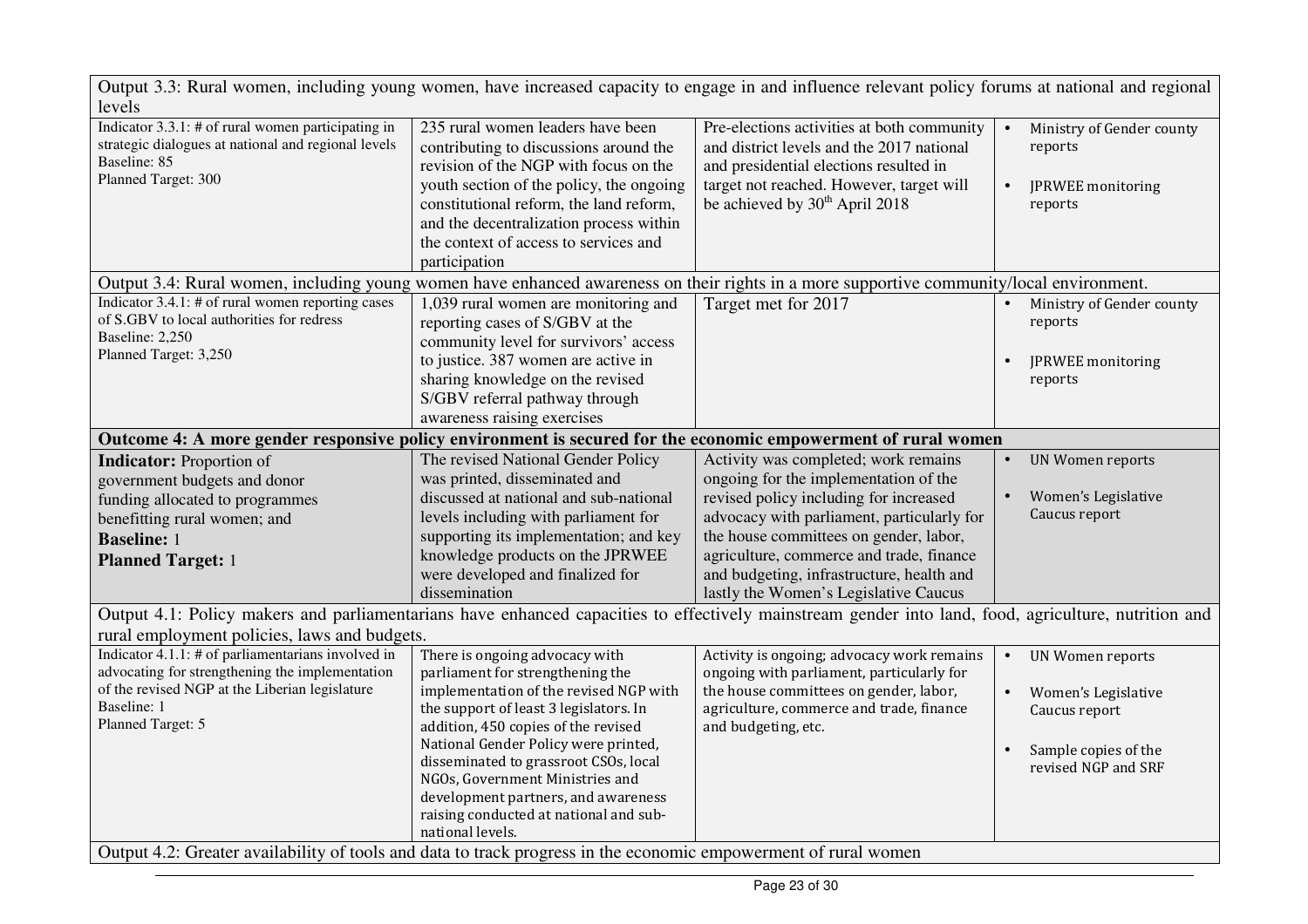| Indicator $4.2.1$ : # of knowledge products<br>developed for use on strengthening the joint | 2 policy briefs and 2 factsheets on the<br>status of women in cross border trade | Activity was completed; professional<br>printing of finalized key knowledge | Sample copies of key<br>knowledge products |
|---------------------------------------------------------------------------------------------|----------------------------------------------------------------------------------|-----------------------------------------------------------------------------|--------------------------------------------|
| programme's visibility at national and sub-                                                 | and the status of village savings and loan                                       | products in progress                                                        | finalized                                  |
| national levels.                                                                            | associations; and 5 flyers on business                                           |                                                                             |                                            |
| Baseline: 3                                                                                 | development and financial literacy, adult                                        |                                                                             | <b>JPRWEE</b> reports                      |
| Planned Target: 9 knowledge products                                                        | literacy and numeracy, village savings                                           |                                                                             |                                            |
|                                                                                             | and loan associations, rural women and                                           |                                                                             |                                            |
|                                                                                             | mobile money and community grain                                                 |                                                                             |                                            |
|                                                                                             | reserves were finalized with support                                             |                                                                             |                                            |
|                                                                                             | from the JPRWEE Global Coordinator for                                           |                                                                             |                                            |
|                                                                                             | increasing the joint programme's                                                 |                                                                             |                                            |
|                                                                                             | visibility at national and sub-national                                          |                                                                             |                                            |
|                                                                                             | levels. This also included the                                                   |                                                                             |                                            |
|                                                                                             | development of key messages on rural                                             |                                                                             |                                            |
|                                                                                             | women economic empowerment                                                       |                                                                             |                                            |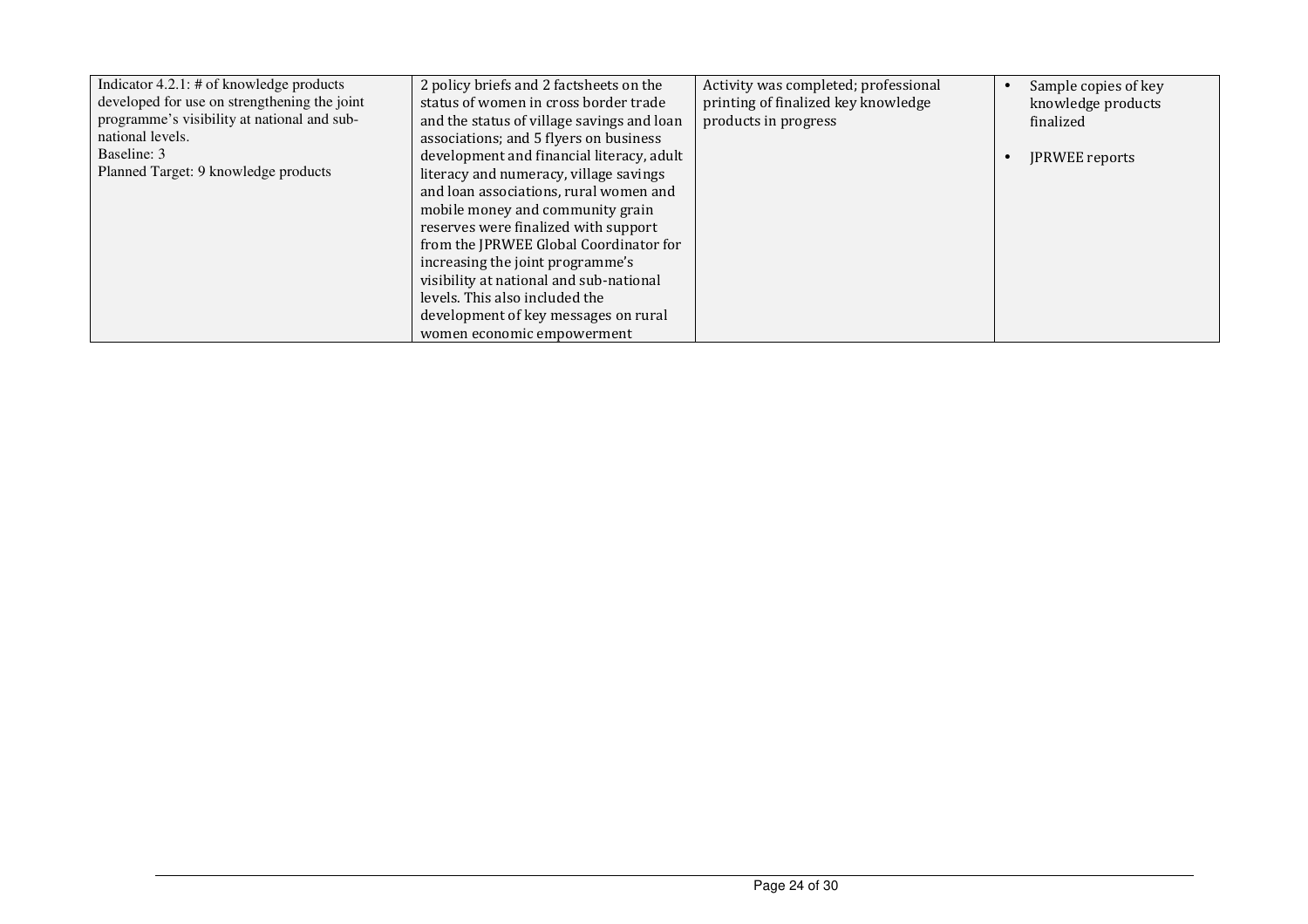## **iii) A Specific Story**

Gbawanken Tendeh Women:

Under the leadership of madam Evelyn Karhenye, this group has demonstrated its ability of becoming a shining example of empowered rural women overcoming poverty, having participated in the JPRWEE along with other groups but emerging to be a success story. This has been the result of targeted interventions on linkage to the P4P programming with JPRWEE, access to rural finance through VSLAs, construction of CGRs and capacity building for rural women farmers and leaders on operating and managing agriculture machineries.

With a membership of 30, the leadership has maintained strong cohesiveness, outstanding implementation of the VSLA, operation & maintenance of the Community Grain Bank. The group also engages in the production of cassava and lowland rice as way of ensuring a constant supply of raw materials for the running of their processing equipment. Keeping record of activities is another thing that will claim one's attention while on the group's premises.

Currently, the group produces a brand of cassava flour in addition to rice and have added the raising of chickens. The performance of the group is indeed exemplary and can be used as a *"role model"* for other groups to follow.

Predicated on their adoption and application of the JPRWEE concept, the group was selected for the visit of the JPRWEE Global Coordinator, in person of Ms. Azzurra Chiarini.





*"I was encouraged by my husband to participate in the JPRWEE trainings, so I did. Today, I am able to grow more rice and cassava because the people taught me how to do agriculture better. I can even use the rice mill and the power tiller when I am at our farming warehouse. It has made me to get more money that I am now able to pay my son's school fees at the community college in Harper"* 

- *(Rural woman beneficiary and group member, age 47, Gbawanken, Maryland County)*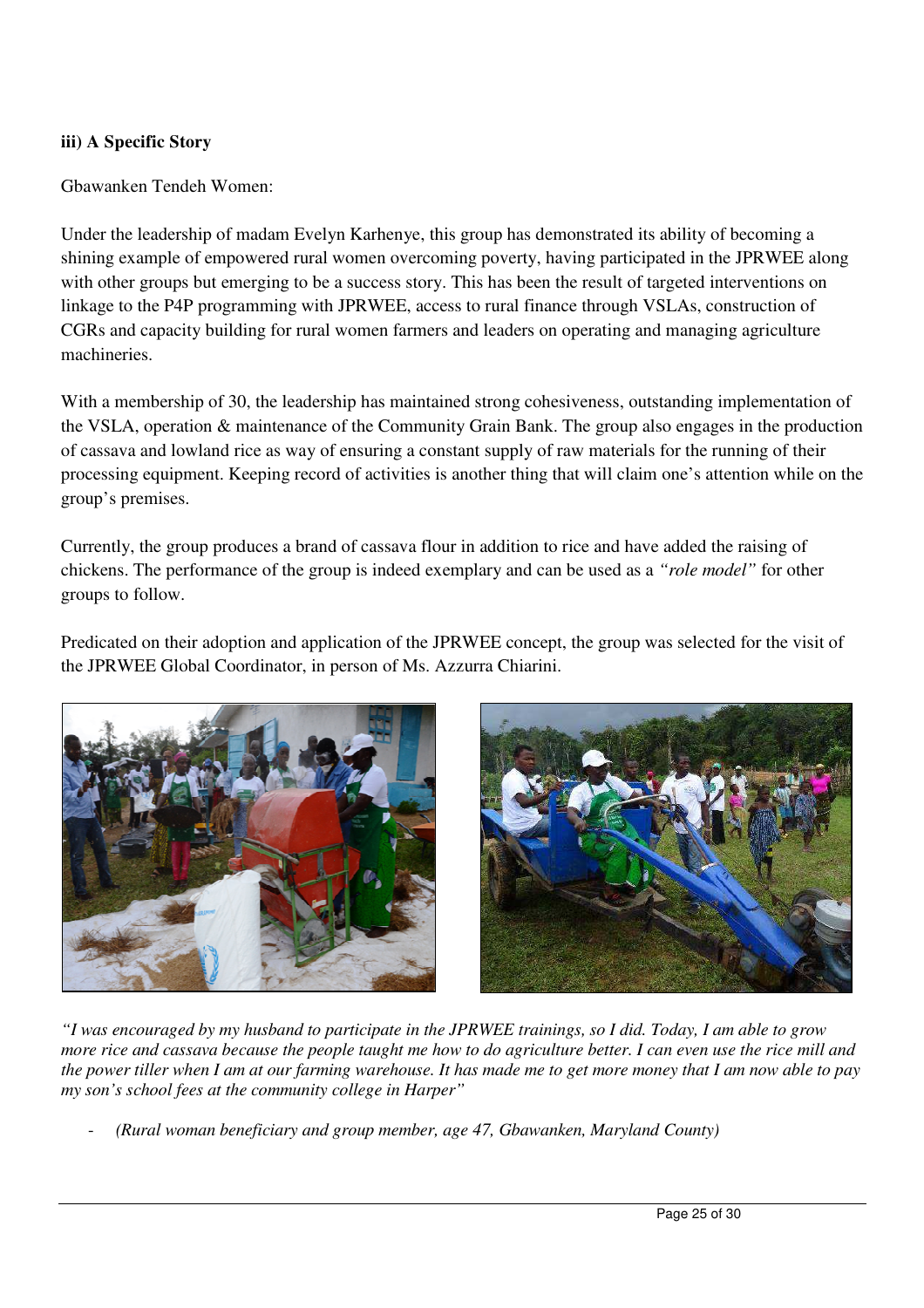## **III. Other Assessments or Evaluations (if applicable)**

The two research studies that were conducted with co-funding from JPRWEE in 2016 were validated. One was on a Study on the status of Village Savings and Loan Associations (VSLAs), and the other was on the Study on the status of Women in Cross Border Trade. JPRWEE has used these reports to develop knowledge products (e.g. policy briefs, factsheets, flyers, et.) based on findings and recommendations from both studies. This process was supported by the Global JPRWEE Coordinator Ms. Azzurra Chiarini and a team of other programme colleagues in the WFP offices in Rome. Additionally, recommendations from the studies will be shared with the relevant policy makers for redress at national and sub-national levels. The findings and recommendations from the cross-border trade study is currently being used by the Ministry of Commerce and Industry and the Ministry of Gender in collaboration with relevant UN agencies in developing a joint flagship programme on women in cross border trade.

Ms. Azzurra Chiarini, the Global Coordinator for JPRWEE based at WFP Head Quarters in Rome conducted a field mission to Liberia between 20th - 24th November 2017. In line with planned itinerary, Ms. Chiarini in close coordination with the JPRWEE Technical Advisory Committee and the National Steering Committees held series of consultative meetings and later travelled to Maryland County where JPRWEE supported women project at Gbawanken was inspected with high level participation from UN agencies, relevant government ministries, amongst others.

The objective the global coordinator's mission was to conduct a joint assessment of the JPRWEE implementation situation to identify approaches to address the potential challenges faced by participating UN agencies; to consider some strategies and methodologies that have had positive results in other participating countries and how to advance programme delivery in Liberia. The coordinator had also focused on the appraisal of the role of UN Women as lead agency, clarification of its terms of reference in this position, the improvement of coordination among participating agencies in Liberia and strengthening of key partners.

General observations were:

- The JP is owned by the national government at all level, from senior leadership to decentralized authorities;
- The JP established partnerships with key stakeholders;
- With the JP, there is good collaboration among participating UN agencies, including at field level;
- The JP is working on value chain development, access to markets and access to finance key elements of sustainability; and
- The JP is making impact on social cohesion, peacebuilding and reconciliation at national and sub-national levels.

Key recommendations made by the global coordinator were:

- Improve information-sharing and engagement with the two-line Ministries that are primarily involved in implementation. The National Coordinator has stepped up regular coordination meetings with the Government through the two key line ministries involved with the JPRWEE.
- Make sure that dedicated staff of the three agencies can commit sufficient time for programme implementation at a crucial stage. In moving forward, dedicated positions for the JPRWEE at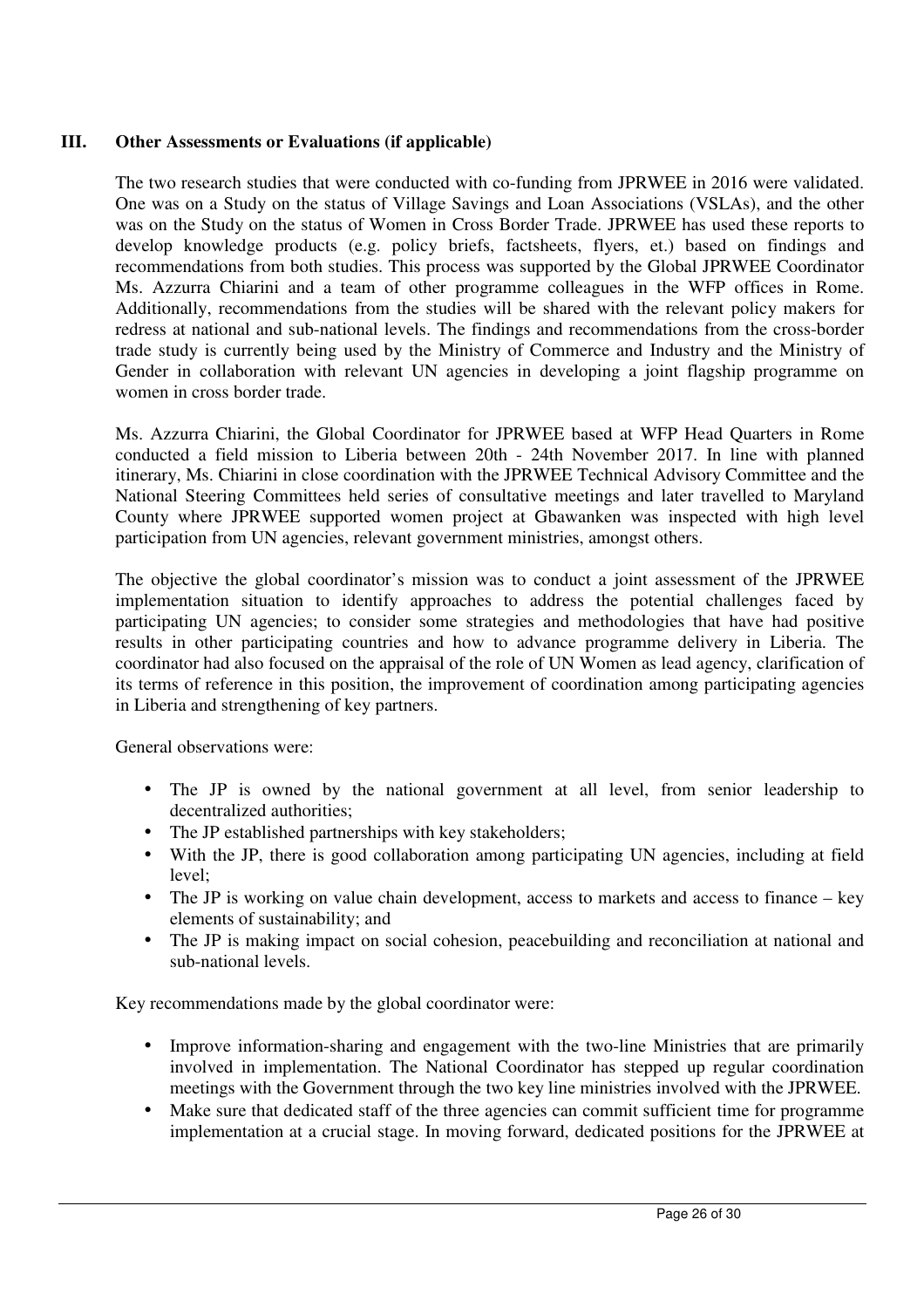country level will be advertised to ensure that staff are dedicated to the joint programme implementation only. For example, the JPRWEE National Coordinator position will be advertised.

- Engage senior leadership of all participating UN agencies in supporting the JP and its continuation. The JPRWEE TAC is actively involved with briefing their respective senior management on the JPRWEE.
- Find ways to ensure that all 3 Agencies are present in the 5 counties as per approved workplans. A JPRWEE TAC meeting was called in February 2018, and it was agreed that the 3 agencies will work on the same communities. For example, FAO has begun the process of engaging Grand Bassa and Margibi Counties.
- Make sure the it is included in the new Strategic Plans/Country Programmes of the Participating Agencies. During the 2018 work planning sessions with all 3 UN agencies, JPRWEE activities were integrated into the respective 2018 annual workplans for UN Women, WFP and FAO.
- Strengthen joint communication around its implementation. The UNCG has been contacted to support the JPRWEE in ensuring joint communication is improved at country level.
- Participate in the new UNDAF process to make sure key activities/results of the JP are reflected in the outcome areas. JPRWEE technicians have already started the process of contributing to the relevant outcome working groups under the development of the next UNDAF for Liberia.
- Strengthen reporting to make sure it focuses on key results and are presented in a harmonised manner. In April 2018, the JPRWEE National Coordinator is expected to benefit from capacity building in results based reporting.
- Work on number of beneficiaries and data collection for key indicators  $\rightarrow$  better evidence that the approach is successful. Through collective efforts, the National Coordinator and programme officers from both FAO and WFP are currently reviewing the number of beneficiaries reached for better reporting on key indicators.
- Start a conversation with IFAD now that they are restarting activities in the country, to see if there are synergies that can be created. The National Coordinator is waiting on the IFAD initiative that is expected to start in Liberia to start the process of connecting with that body.
- Make sure there is closer control over expenditures to increase delivery
- Start thinking about a comprehensive exit strategy for the JP, which should look at the 4 areas of intervention, with special attention at:
	- o *Reinforcing market linkages by using the collaboration with the Liberian Market Association and its decentralised structures*
	- o *Further developing value chain (food preservation and better-quality production)*
- Ensure better balance of future allocations among three Agencies, based on comprehensive needs assessment. UN Women as lead agency will ensure that more future allocations are made to UNFAO and WFP for expanding their portfolio under the joint programme implementation.
- Reinforce joint fundraising at country level also looking at opportunities for collaboration with existing programmes (e.g. Feed the Future)

# **IV. Programmatic Revisions (if applicable)**

Though no major adjustments were made to the programme, some programmatic interventions were undertaken to address the challenges and lessons learnt. For example, due to bad road network, the JPRWEE relied heavily on the county presence of both WFP and FAO unlike UN Women that does not have field offices in JPRWEE counties. Programme officers from UNFA and WFP field offices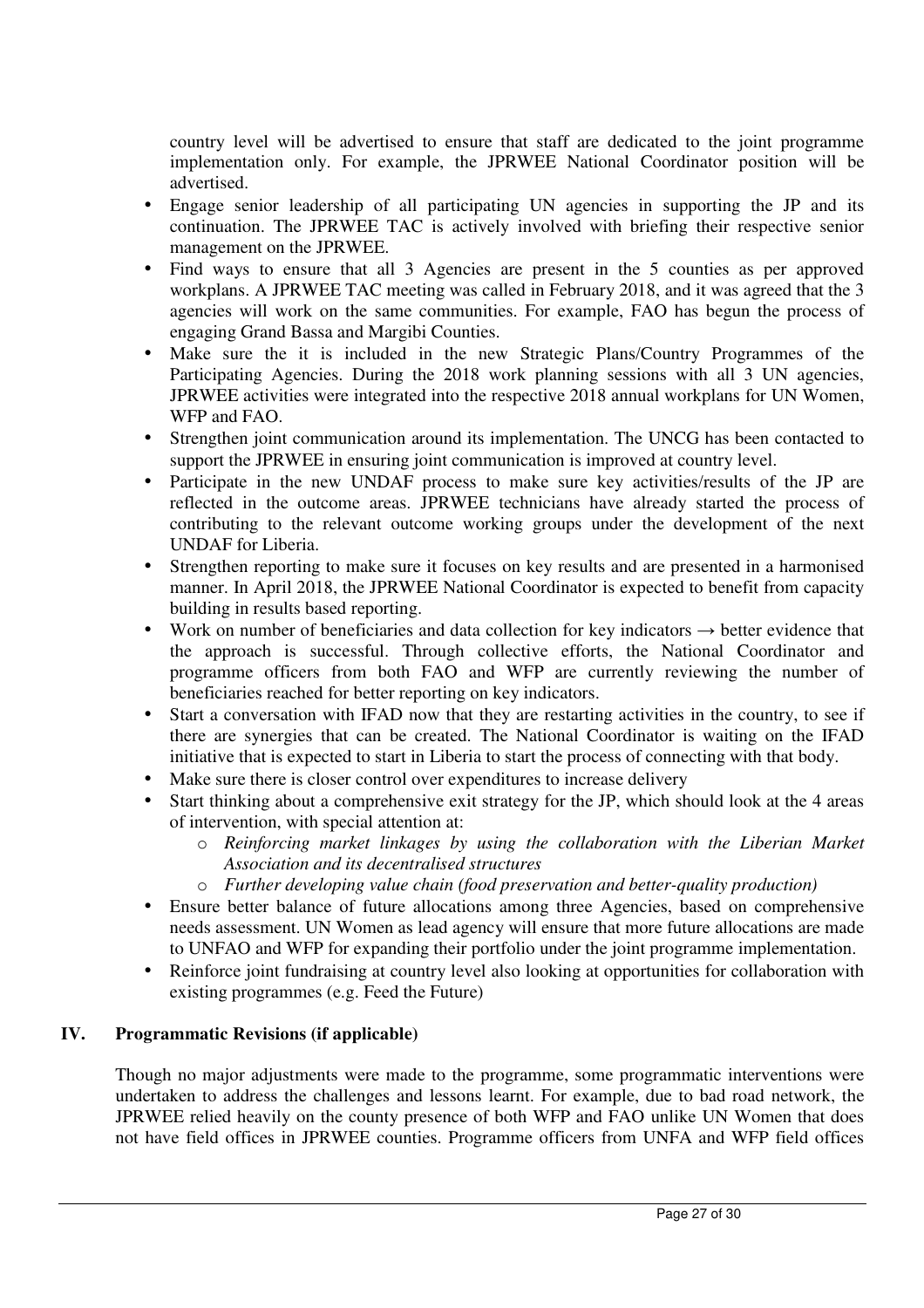were used to support project implementation on the ground when implementing partners found it difficult to reach the communities. In addition, the JPRWEE scaled up its access to finance programme for rural women because this has been the most successful of interventions that the JPRWEE is delivering on. In this like, UNFAO is involved in conditional cash transfer for rural women farmers; WFP is engaged with access to finance for rural women in grain reserve communities and UN Women is investing heavily on access to finance for rural women farmers including rural women entrepreneurs and cross border traders. This is ensuring increased sustainability of the JPRWEE activities at community and district levels.

#### **V. Coordination mechanisms**

#### *Programme Planning and Management*

Overall responsibility for strategic leadership and oversight of JPRWEE rests with the Government, specifically with the Ministry of Gender, Children, and Social Protection. The Minister of Gender, Children, and Social Protection and the UN Resident Coordinator (DSRSG/RC) both co-chair the Joint Programme Steering Committee (JPSC) with representatives from key ministries, including Agriculture, Finance and Development Planning, Commerce and Industry, and Education; participating UN agencies; and donor representatives. This body guides the programme on strategic matters, exercising oversight of the programme's progress and responsibility for the re-allocation of funds within the programme to different outputs, as may be needed. Decisions of the Steering Committee are made through consensus.

UN WOMEN serves as the lead agency and is responsible for overall coordination of the programme, including supporting the Gender Ministry in its capacity as the lead Government Ministry. UN WOMEN also supports the JPRWEE National Coordinator and ensures the smooth running of the programme. The day-to-day technical coordination of the overall programme is the responsibility of the National Coordinator, who reports to UN WOMEN (lead UN agency) and to WFP and UNFAO (participating UN agencies).

Output level implementation is planned and coordinated by a Technical Committee comprising focal points from all agencies on the Steering Committee, as well as implementing partners, as deemed necessary. The National Coordinator chairs the Technical Advisory Committee at national level.

Individual outputs remain the responsibility of the individual UN organizations as identified in annual work plans. The coordination of components, shared outputs and the overall JPRWEE is the responsibility of UN WOMEN as lead agency.

#### *Programme Procurement*

The responsibility for procurement of goods and services rests with each individual UN organization and all procurement must follow the appropriate standards and regulations. In the event of procuring services or hiring personnel, selection committees comprise of both UN and Government of Liberia representatives.

#### *Programme Monitoring System*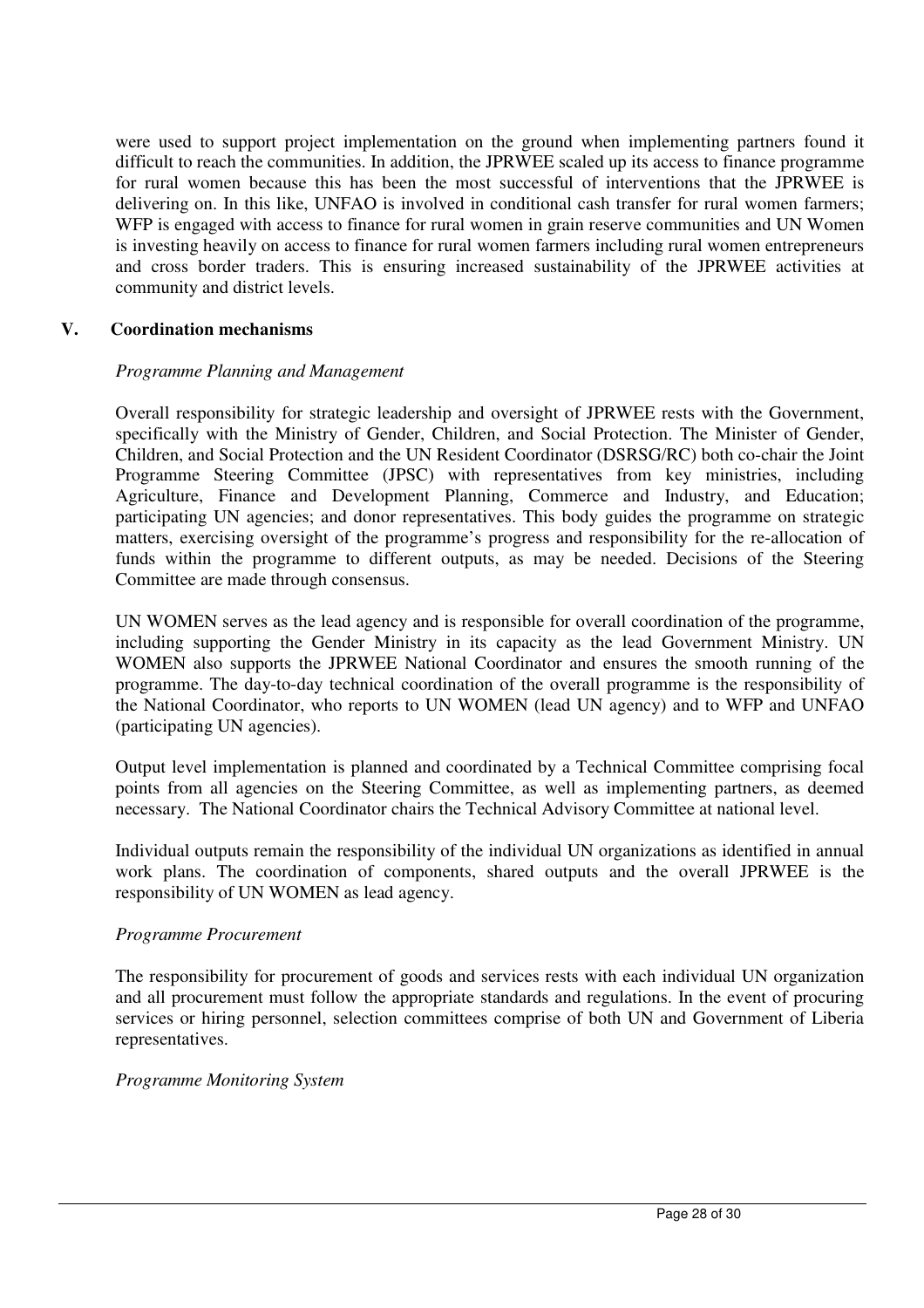Monitoring occurs throughout the year by individual agencies / participating ministries. The monitoring activities and evaluations of programme activities follow UNDAF procedures and form part of the UNDAF M&E plan as aligned to the national AfT M&E plan. As is adopted in other joint programmes, participating UN organizations undertake joint field visits when possible, while remaining cognizant of the demands on key government officials. The National Coordinator produces annual reports to the National Steering Committee on progress towards each of the indicators and outputs. Special reviews and assessments are undertaken as required by this steering committee.

The individual project implementing agencies are responsible for data collection and reporting from the activity level. Reports and updates of activity-level implementation are provided at bi-monthly technical committee meetings. The National Coordinator has the overall responsibility for M&E reporting to the steering committee, including the overall tracking of key outcomes and output indicators.

The JPRWEE National Coordinator ensures that the Technical Advisory Committee addresses implementation challenges, promotes coordination and identifies lessons learned across the various activities and outputs on a regular basis. These lessons are shared with the steering committee, as well as with other joint programmes.

#### **VI. Resources**

In April 2017, US\$ 400,000 was received from Sweden in support of the joint programme. Under this amount, the following were transferred to UN Women, WFP, and FAO as follows:

| UN Women: | US\$ 160,000 |
|-----------|--------------|
| WFP:      | US\$ 125,000 |
| FAO:      | US\$ 115,000 |

The use of these funds followed the 2017 work plans and budgets, pre-approved by the Government of Liberia and the U.N. through the JPRWEE National Steering Committee in 2017. There has been no additional funding mobilized under the JPRWEE at country level. However, UN Women has contributed some funding to support certain activities as stated in the contributions section.

In building synergies, the ongoing JP on Sexual and Gender Based Violence (JP SGBV) has conducted several assessments missions in RWEE targeted counties in partnership with UN Women, UNFAO and WFP in the case of monitoring and tracking cases of S/GBV including Sexual Exploitation and Abuse, especially in rural communities located in concession areas. This joint programme has expanded awareness raising campaigns on SGBV & SEA prevention, management and response. In addition, the recent U.N. Joint Programme on Rule of Law will be complementing JPRWEE activities in targeted counties by expanding on ongoing peacebuilding initiatives including for community management of conflict under Liberian laws.

#### *Human Resources:*

Three United Nations staff members (UN Women, WFP, and FAO) have received financial support from the joint programme since the start of 2016. The joint programme's implementation is also supported by multiple other programmes, operations, and administrative staff within the participating agencies (although these other personnel are not supported by the JPRWEE funds but by core funds